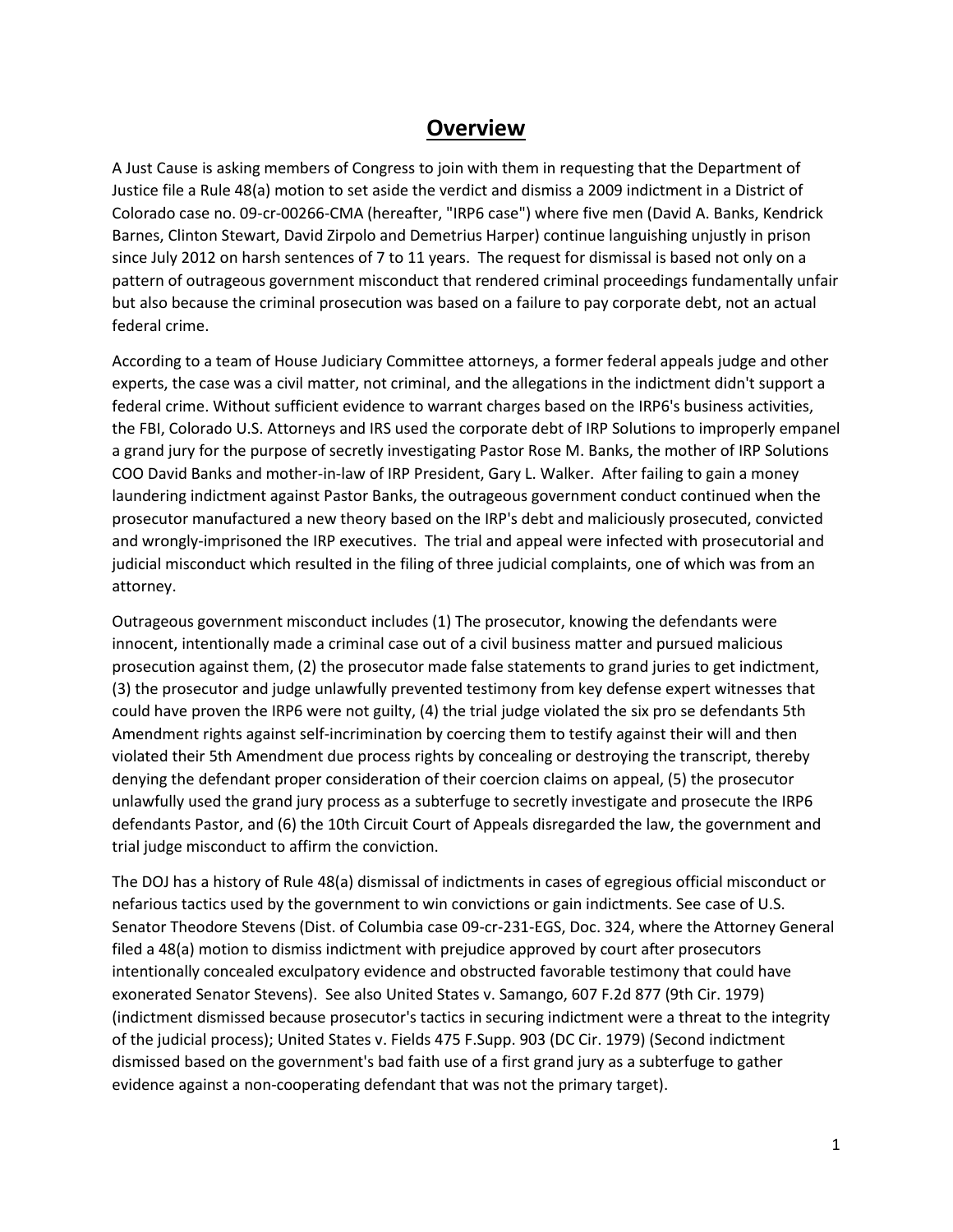In 2009 the Attorney General approved the filing of a Rule 48(a) Motion to Set Aside the Verdict and Dismiss the Indictment with Prejudice in the wrongful conviction of U.S. Senator Theodore ("Ted") Stevens due to a pattern of government misconduct to withhold relevant information from the defense and the jury that could have proven Senator Stevens was not guilty (See U.S.D.C., District of Columbia, case no. 09-cr-231(EGS), Doc. 324). The government acknowledged that they provided "inaccurate" details in court filings about exculpatory information (Doc. 269, Govt. Opposition to Motion for New Trial). The Stevens motion said that "given the facts," a new trial would be in the interests of justice, but that "based on the totality of circumstances and the interest of justice," the government would not seek a new trial. The outrageous government misconduct that led to the wrongful conviction in the IRP6 case was far worse than Senator Stevens and deserves a Rule 48(a) dismissal, albeit, before a different judge, because the trial judge was implicated in misconduct. We start with the facts, evidence and conclusions by numerous experts who reviewed the IRP6 case, including a prominent former federal appeals judge, that the IRP6 case was a civil matter, not criminal.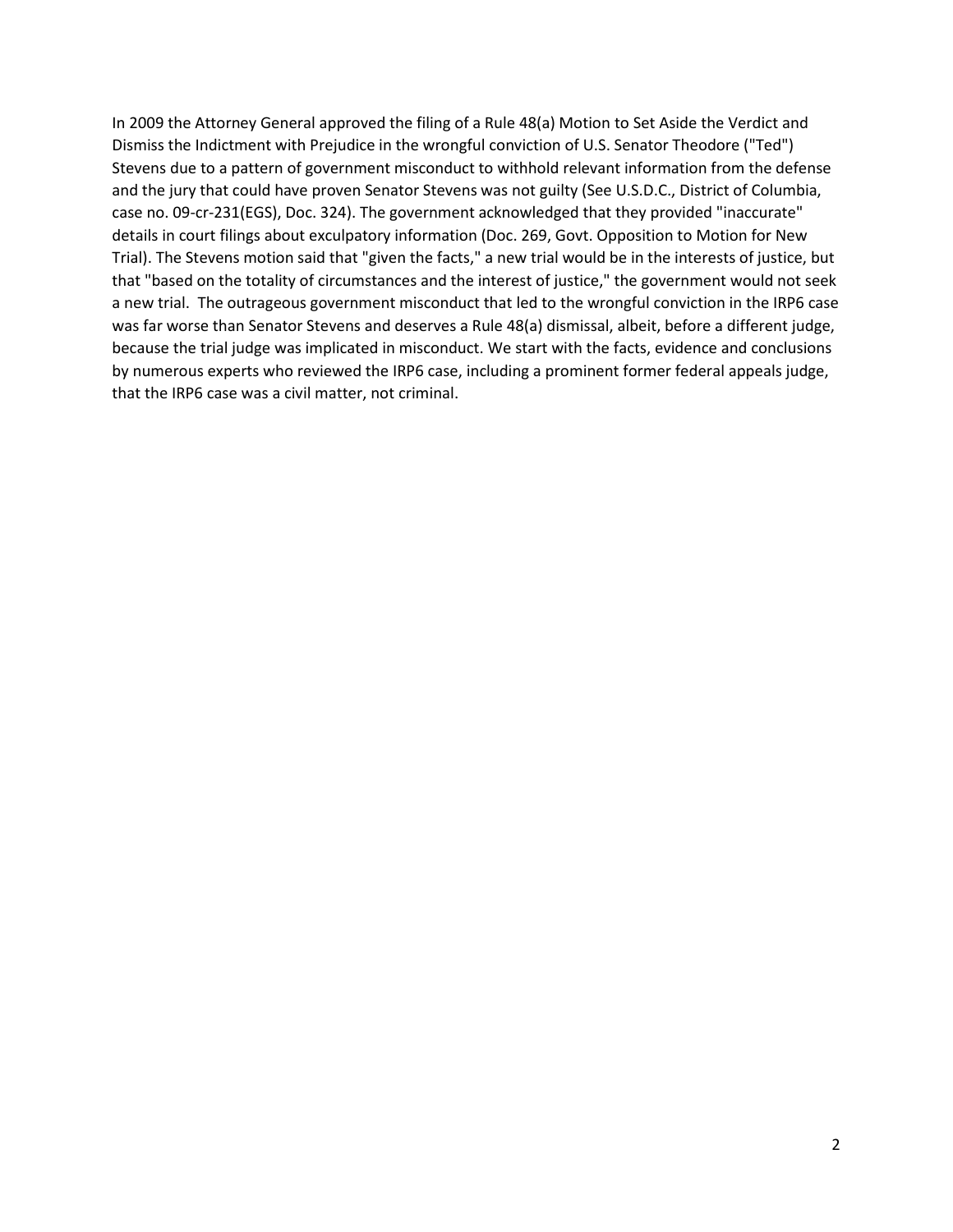## **The IRP6 Case Was a Civil Matter Turned Criminal by the Prosecutor**

First and foremost, the IRP6 should not have been prosecuted because the case was not criminal, it was a civil matter concerning business debt. IRP Solutions executives, in anticipation of gaining business with the Department of Homeland Security and the New York City Police Department, hired temporary software developers and support staff, including former law enforcement professionals, through staffing companies and as independent contractors to make modifications to their Case Investigative Life Cycle (CILC, pronounced "silk") software at the request of these agencies. Although both DHS and NYPD, like many other law enforcement agencies, praised CILC's capabilities, they wanted to incorporate some of their data and investigative processes for a "test drive" before they commit to a purchase. To gain DHS & NYPD's business, the IRP executives agreed and decided to bring on additional software developers and support staff through staffing companies to assist with the modifications.

While the IRP executives where in the middle of making these modifications, the FBI was undermining IRP's sales efforts with a criminal investigation and raid on their business that interfered with their ability to gain a contract.

A former federal appeals judge, a former House & Senate Judiciary Committee attorney, a current team of House Judiciary Committee lawyers and other experts who have reviewed the IRP6 case, all conclude that the case was a civil matter

1) The head of the FBI in Denver said the staffing matter with IRP6 would "best be handled civilly." See Exhibit 1 – [\(https://bit.ly/3aUamM2\)](https://bit.ly/3aUamM2)

2) The lead FBI agent, John Smith, confirmed twice in court (Nov. 19, 2010 & Oct. 13, 2011) that if IRP6 had paid their debts there would not have been a criminal case.

3) Former federal appeals judge H. Lee Sarokin, who exhaustively reviewed the case and trial transcripts, concluded that the IRP6 were imprisoned from "failing to pay corporate debts." See Exhibit 2 - Washington Post Article [\(www.wapo.st/29jXqSC\)](http://www.wapo.st/29jXqSC)

4) Former federal prosecutor and retired House and Senate Judiciary Committee attorney Ron LeGrand said on A Just Cause's Blog Talk radio program that he was "hurt" and "disappointed" on how the IRP6 case was handled and "IF!" "Big IF! If there was case at all it was a civil case and should have been handled as such."

5) Dr. Alan Bean, Executive Director of the Friends of Justice, who conducted a six-month investigation into the case and interview dozens of witnesses, said "The IRP6 case departs from the typical failedscam scenario for the simplest of reasons: the government's case can't stand up to scrutiny. The fraud alleged in the indictment is a mirage." See Exhibit 17 - [\(http://bit.ly/2gGWGue\)](http://bit.ly/2gGWGue)

6) A grand juror pointed out in the 2007 IRP6 grand jury in Denver (no. 06-01): "But if I don't pay somebody for the work they've done, that's not a federal crime."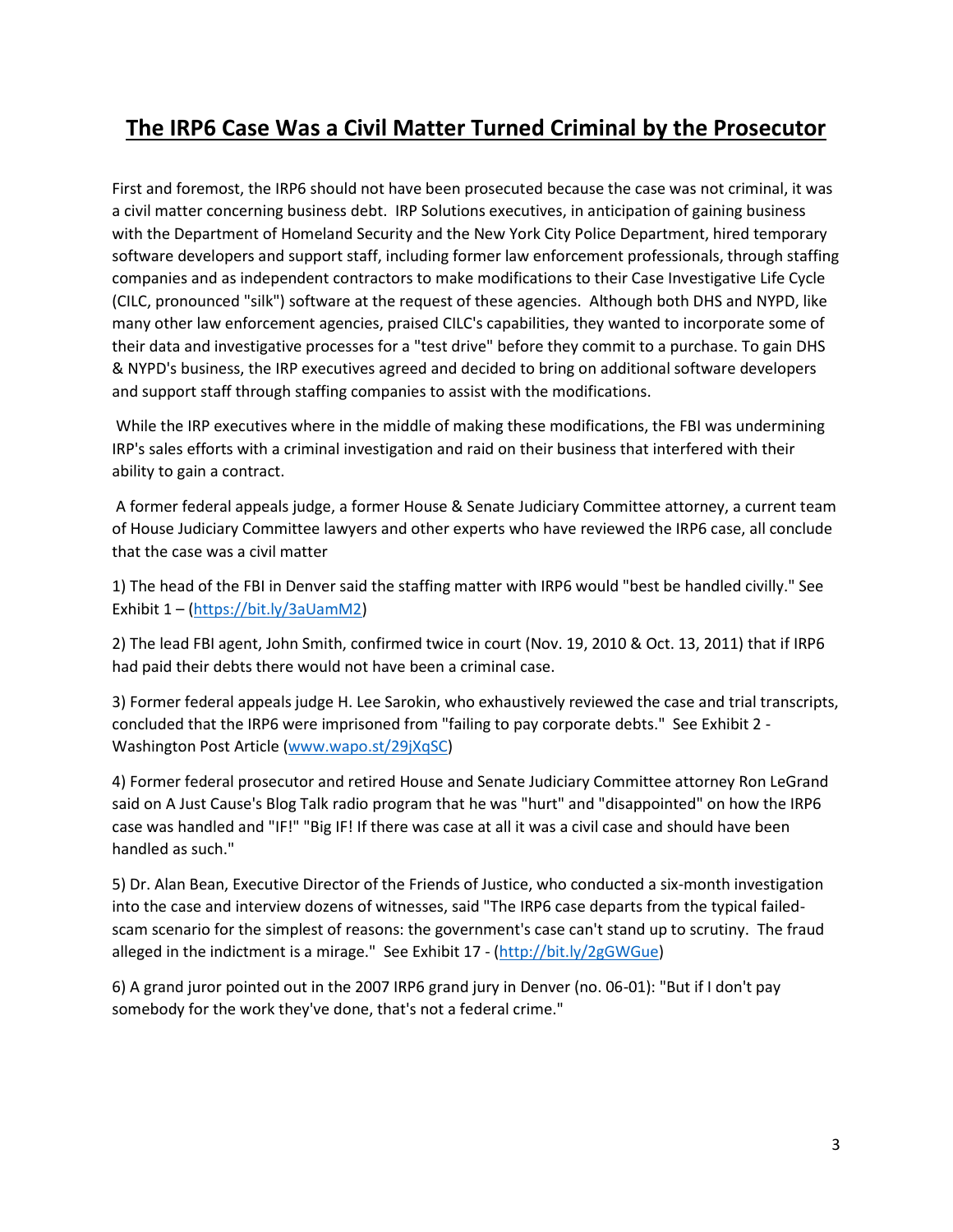## **Nefarious Government Tactics to Obtain Indictment in IRP6 Case**

Assistant United States Attorney Matthew T. Kirsch had insufficient evidence to indict the IRP6 but misused the grand jury as a subterfuge to secretly investigate Pastor Rose M. Banks of the Colorado Springs Fellowship Church (CSFC) and her family. The IRP Solutions Corporation in Colorado Springs, Colorado was raided on February 9, 2005. On February 12, 2005, the Colorado Springs Gazette Telegraph Newspaper, after speaking with the government, reported that the IRP executives were "suspected of stealing" from staffing companies by telling them "temporary labor was needed to develop software that WOULD BE SOLD to the Federal Bureau of Prisons, Department of Homeland Security, the New York Police Department and other agencies." Please pay special attention the Gazette's reporting that the software "WOULD BE SOLD." Moreover, the search warrant affidavit said IRP was a "purported software development company" and authorized the seizure of financial and other business documents associated with IRP's dealings with staffing companies. Clearly, from the Gazette article and the search warrant affidavit, the government was proceeding on a manufactured theory there was no software and that IRP was a front-organization that existed solely for the purpose of stealing money from staffing companies. The evidence from court documents shows, however, that the government knew from the beginning none of this was true, yet they forged ahead with a malicious prosecution based on an ulterior motive.

#### See Exhibit 12 - Gazette article [\(http://bit.ly/2iSRZhg\)](http://bit.ly/2iSRZhg)

The search warrant affidavit highlights an interview where FBI special agent Melissa McRae for the FBI's Office of the Chief Information Officer says she attended an October 28, 2004 demonstration of IRP's Case Investigative Life Cycle (CILC, pronounced "silk") and felt it was "suitable" for use in an FBI field office. Weeks prior to raiding IRP Solutions, Gary Hillbarry, the former head of the Denver division of the Immigration and Customs Enforcement, sent a letter (affidavit) to lead FBI agent John Smith stating that he and two other former supervisory special agents of the FBI who had been working as independent contractors with IRP Solutions, "decided that IRP Solutions had a viable law enforcement product and appeared to be moving forward to acquire state and federal law enforcement contracts." As you will find out later in this dossier, AUSA Kirsch was aware of IRP business activities with law enforcement agencies.

Fully aware of the legitimacy of IRP Solutions and their business activities, the viability of the CILC software and by their own admission to the Gazette that CILC "WOULD BE SOLD" to large law enforcement agencies, the FBI still raided IRP Solutions with a warrant that stated IRP was a "purported software development company." The fruits of the search would confirm what Kirsch already knew, IRP had incurred debt from staffing companies in anticipation of gaining a government contract with DHS, NYPD or some other law enforcement agency and had signed a contract for staffing services provided by each staffing company with terms agreed upon in writing by the staffing company. But as the 2007 grand jury transcripts would show, IRP Solutions was not the real target of Kirsch's investigation. Kirsch was using the IRP6 case as a ruse to empanel a grand jury for the purpose of secretly investigating Pastor Banks and the Colorado Springs Fellowship Church. A fact confirmed by grand jury foreman Cynthia Haid where she said in response to Kirsch's question about who the target of the investigation was. Haid responded "Rose Banks, David Banks, of course Lawanna Clark (Pastor Banks' daughter)." See Exhibit 18 – Excerpt from transcript [\(http://bit.ly/2wdMIJm\)](http://bit.ly/2wdMIJm)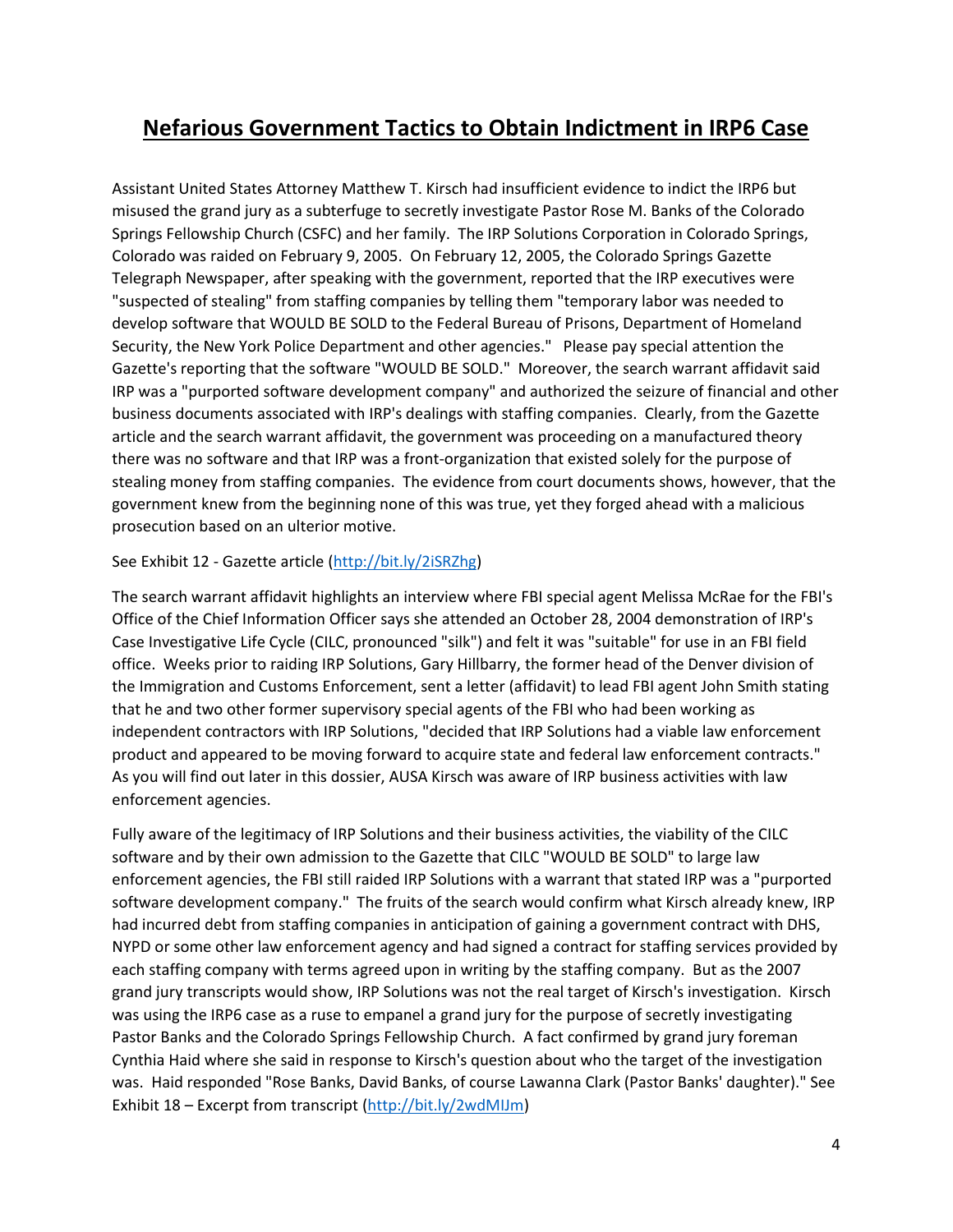The facts and evidence show that approximately 42 people from staffing companies worked at IRP Solutions, 20 of whom were from the church and were given opportunities to work at IRP by its executives. The other 22 were provided by staffing companies and were not known to the IRP executives or affiliated with the church, Kirsch didn't subpoena any of them to testify before the grand jury because his target was Pastor Banks, her family and the church.

Grand jury transcripts show that Kirsch was determined to build an indictment against Pastor Banks by using the IRP6 case as subterfuge to do so. Kirsch's wild theory was that the IRP6, all of whom faithfully attended CSFC for decades, were getting kickbacks from church members working at the business and laundering the money through the church for Pastor Banks. There was actually a diagram presented to the grand jury showing money flowing from staffing employees through the executives into the church. Kirsch's kickback theory was absurd because if the IRP6 devised a scheme to receive kickbacks from church members working at IRP, what would be their motivation to incur a substantial amount of excess business debt from hiring 22 other staffing company employees they couldn't financially benefit from? IRP executives didn't have access to payroll money because staffing companies cut paychecks directly to their employees. As Kirsch pointed out in his opening statement to the jury, the IRP6 were not motivated by money because none of them got "fabulously wealthy" from what the government claims was \$5 million in staffing debt (generally 25%-50% margin billed to IRP by staffing company on top of payroll). Again, because there was insufficient evidence to indict the IRP6 for their legitimate business activities, Kirsch targeted Pastor Banks and the church, which was exposed in the 2007 grand jury.

Grand jury transcripts show parishioners, Pastor Banks' daughter, Lawanna Banks Clark and Clark's husband, Amos, were among the parishioners repeatedly questioned about Pastor Banks and the church. Parishioners faced questions about whether the church was a cult and if parishioners deposited or sign over their paychecks to the church. The government took issue with Pastor Banks, who is the mother of COO David Banks and mother-in-law of President/CEO Gary Walker, joining the IRP6 for Saturday meetings to share the progress of what can only be characterized as a family-based technology company. The only white IRP executive, David Zirpolo (IRP6), who has attended the church for over 20 years, was told he was not a target of the IRP investigation and was subpoenaed by Kirsch to testify before the grand jury where he was asked about Pastor Banks attending Saturday business meetings.

When asked by the prosecutor if business was discussed in the Saturday meeting, Zirpolo responded, "Probably, but for the most part when you meet with a spiritual advisor, she helps advise you on what you should do and how you should do it in your life. I met with my pastor before those meetings. She had just helped me through the death of my mother." Zirpolo recalls that he was asked by a grand juror if Pastor Banks was not involved in this church or the company, would he be willing to go into debt to keep the company afloat. Zirpolo responded, "Absolutely. This (speaking about IRP Solutions) has nothing to do with my pastor or my church. I would have done this if I were not in Colorado."

Zirpolo was asked, based on his 20 years of working in the software industry, why he and the other IRP executives continued incurring debt in anticipation of a sale. Zirpolo recalls telling the grand jury that "in corporate America, when senior executives of a potential client are praising your product and telling you they have to have your software and are repeatedly asking for modifications to test-drive the software, you are virtually guaranteed to gain their business." Zirpolo further explained to the grand jury that one sale of CILC that they were anticipating any day would have paid all the staffing debt and put money in the bank. Zirpolo, deeply-concerned that the government would withhold the truth from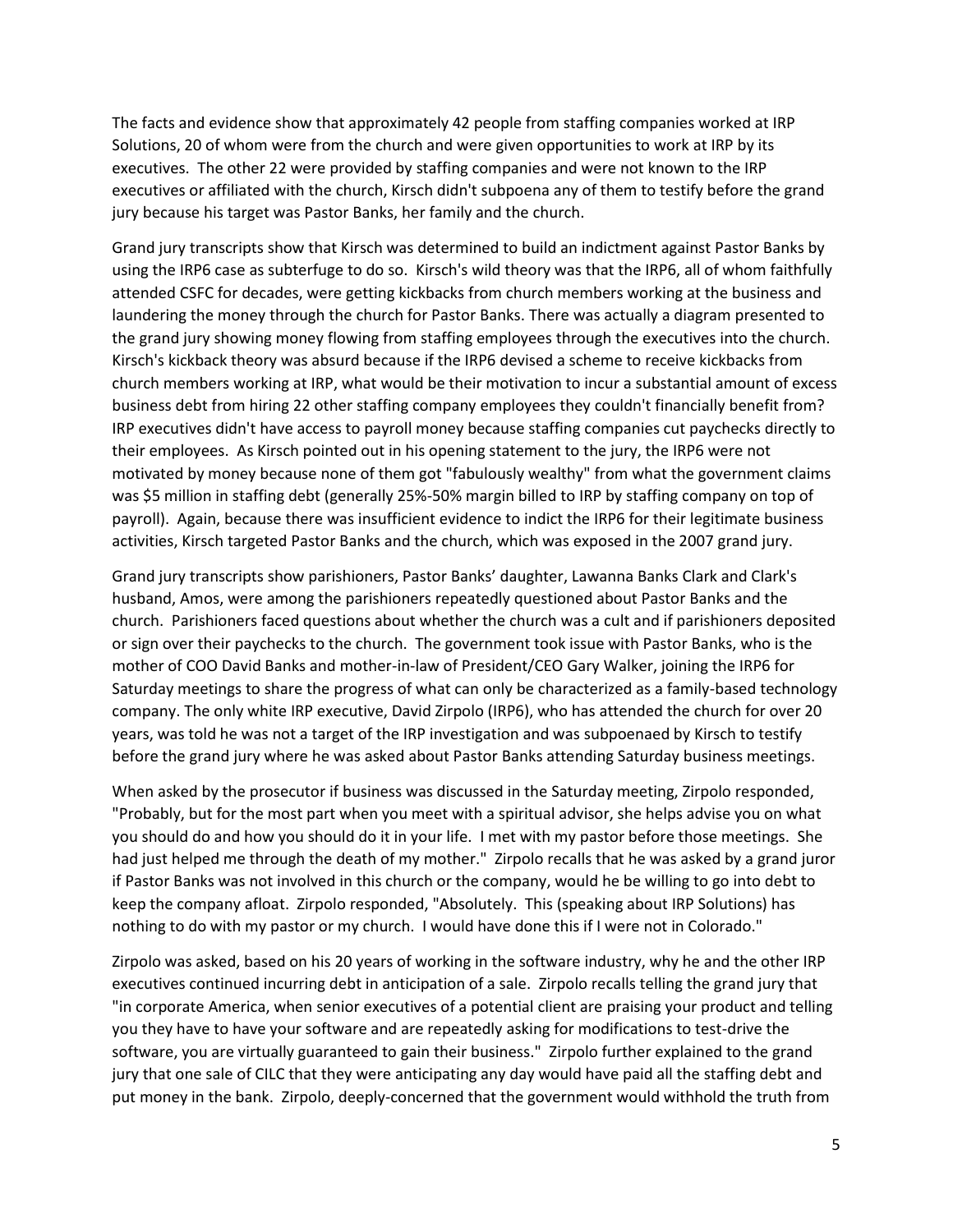the grand jury, took out a binder with numerous documents showing that the company and its executives were not engaged in any criminal activity. As he was being aggressively ushered out of the room, Zirpolo asked the grand jurors if they wanted to see proof of their innocence. Grand jurors raised their hands and the government certainly provided it to them for their review. Zirpolo, who Kirsch had told was not a target, now became a target and would be vindictively indicted later. Kirsch wouldn't gain an indictment from the 2007 grand jury because as one grand juror wisely pointed out: "But if I don't pay somebody for the work they've done, that's not a federal crime."

One of the most disturbing and unlawful tactics used by AUSA Kirsch and proved he was using the grand jury to target Pastor Banks and the church, was illegally acquiring access to church and parishioner banking records without a subpoena. Out of the 18000 pages of discovery, 9000 were church and parishioner banking records. The 2007 grand jury, who obviously had not issued a subpoena for church records, asked lead FBI agent John Smith where he got the banking records. Smith, obviously lying, told the grand jury he obtained them by "subpoena." Court documents, however, proved Smith was lying as fax header records show parishioner and/or church banking records were obtained as early as 2003, four years prior to the 2007 grand jury.

Kirsch was using the IRS as part of its investigation and illegally accessed church banking records, and in doing so, violated IRC Section 7611 of the federal tax code. IRC 7611 requires the IRS to notify the church about interest in their records and give the church and opportunity to respond. A civil suit was filed by members of the church in 2010 in the District of Colorado for violation of their financial right to privacy but financial difficulties. See Exhibit 26 - Banks, et. al v. DOJ, case no. 10-cv-01582-MSK-MJW. [\(http://bit.ly/2xtHgBv\)](http://bit.ly/2xtHgBv) For some strange reason, many judges in the District of Colorado recused themselves and the case was reassigned numerous times. When IRP6 attorneys filed a motion requesting to view the actual, physical subpoena used access church and parishioner records, AUSA Kirsch vigorously opposed and, with hubris, excused his unlawful conduct by saying "even if the records were improperly obtained, how would it be relevant in this case. See Exhibit 19 - Dist. Colo case no. 09 cr-00266-CMA, Doc. 272, pp. 41-42 [\(http://bit.ly/2flpma2\)](http://bit.ly/2flpma2)

Although all this evidence showed that the U.S. Attorney John Walsh and AUSA Kirsch were targeting Pastor Banks and the church, on June 6, 2010, the Colorado U.S. Attorney's office through their spokesman Jeff Dorschner, told Colorado Springs ABC affiliate (KRDO-TV) that the church was not the target of the investigation. U.S. Senator Orrin Hatch (R-UT) sent a letter of inquiry to the Inspector General of the Treasury Department to investigate the matter but there has been no public release of the results of the investigation. See Exhibit 25 – Letter from Senator Hatch [\(http://bit.ly/2xOi89D\)](http://bit.ly/2xOi89D)

Even with Kirsch's pervasive misconduct, the 2007 grand jury found no probable cause to indict Pastor Banks or the IRP executives. Kirsch immediately turned his attention to Pastor Banks' daughter, Lawanna Clark, and got the grand jury to indict her on three counts of lying to the grand jury.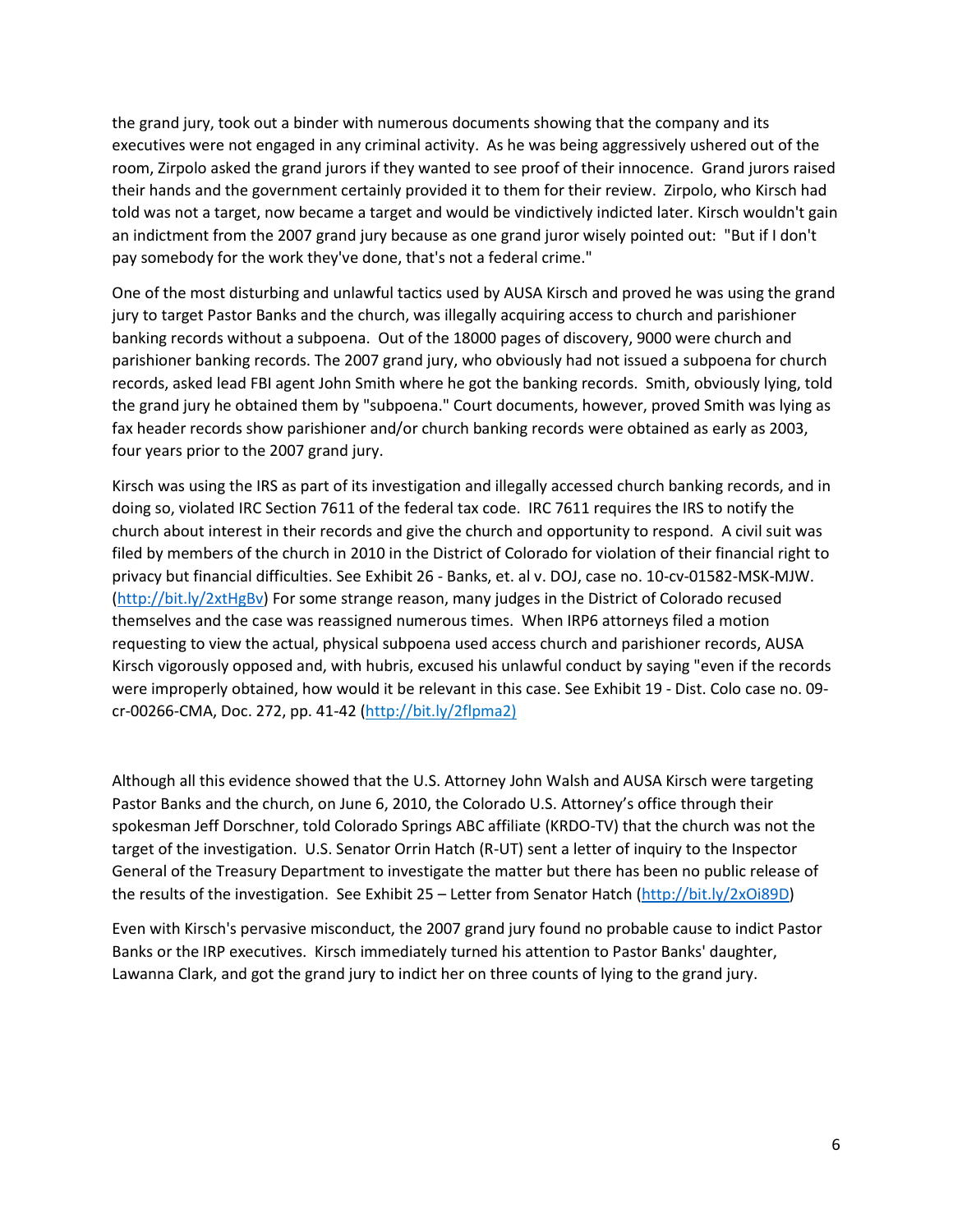# **The Malicious Prosecution and Imprisonment of Pastor Banks' Innocent Daughter, Lawanna Clark**

#### District of Colorado case 09-CR-00151-CMA

Lawanna Clark was subpoenaed before the grand jury where she answered 285 questions, which makes it highly improbable that she would lie on 3 occasions and answer truthfully 282 times. Clark went to trial and the jury found her guilty on a single count for allegedly lying about making two withdrawals from the IRP bank account which she was an authorized signer on. It wouldn't make sense for Clark to lie about withdrawing money from a bank account that she was an authorized signer on but Kirsch obviously wanted to prosecute her. Clark told the grand jury that the withdrawals were made by her sister, Yolanda Walker, the wife of IRP CEO Gary Walker, who she authorized to sign the bank withdrawal slips on her behalf to handle company business. Kirsch, without having a handwriting expert verify the signatures on the bank withdrawal slips, simply told the jury it was Clark's signature on the slips and had the jurors do a visual comparison against the bank signature card. After trial, to prove Clark's innocence, both Clark and her sister Yolanda provided handwriting samples to handwriting expert Judith Housley of New Mexico and Ms. Housley concluded that Clark was telling the truth and Yolanda had signed the bank withdrawal slips. Housley credentials were stellar and she had been used by the U.S. Attorney on other cases.

Irrespective of Housley's findings, Kirsch didn't want to hear anything about Clark's innocence and argued to federal judge Christine Arguello that because Clark didn't present the handwriting evidence during trial, she should be imprisoned for 18 months. Judge Arguello didn't care about Clark's innocence or the fact she had no criminal record and sent her to prison for 6 months. Kirsch, with Arguello's help, had convicted Pastor Banks' innocent daughter and sent her to prison. Kirsch now would manufacture a new theory to go after Pastor Banks' son, David Banks, COO of IRP Solutions, and other executives of IRP Solutions, including David Zirpolo, who was told he was not a target in the 2007 grand jury (06-01).

Unable to gain a money laundering conviction against Pastor Banks, Colorado U.S. Attorney John Walsh and Assistant United States Attorney Matthew Kirsch quickly changed tactics and personnel to pursue a consolation indictment against David Banks, Zirpolo and four other IRP executives. FBI agent John Smith was removed as the lead agent and replaced with a more senior FBI agent named Robert Moen. Kirsch was now focusing on using the catch-all mail and wire fraud statutes and crafted a theory that the IRP6 had induced staffing companies into extending credit by lying about having a large government contract. Knowing that indictments are quick and easy for prosecutors who control the entire process, in 2009, Kirsch took his mail and wire fraud case to a grand jury with a single witness, FBI Agent Robert Moen, who certainly wasn't going to provide any favorable evidence as Zirpolo had done in the first grand jury.

Acting in bad faith and knowing the IRP6 currently had "impending" contracts with the City of Philadelphia , Kirsch and Moen spun the facts about IRP6's business to fit Kirsch's new theory that the staffing companies only extended credit to IRP because they were so enamored by alleged lying statements made by the IRP executives about a having a large government contract, they simply lost all business sense and blindly extended credit and agreed to provide staffing and pay rolling services to IRP.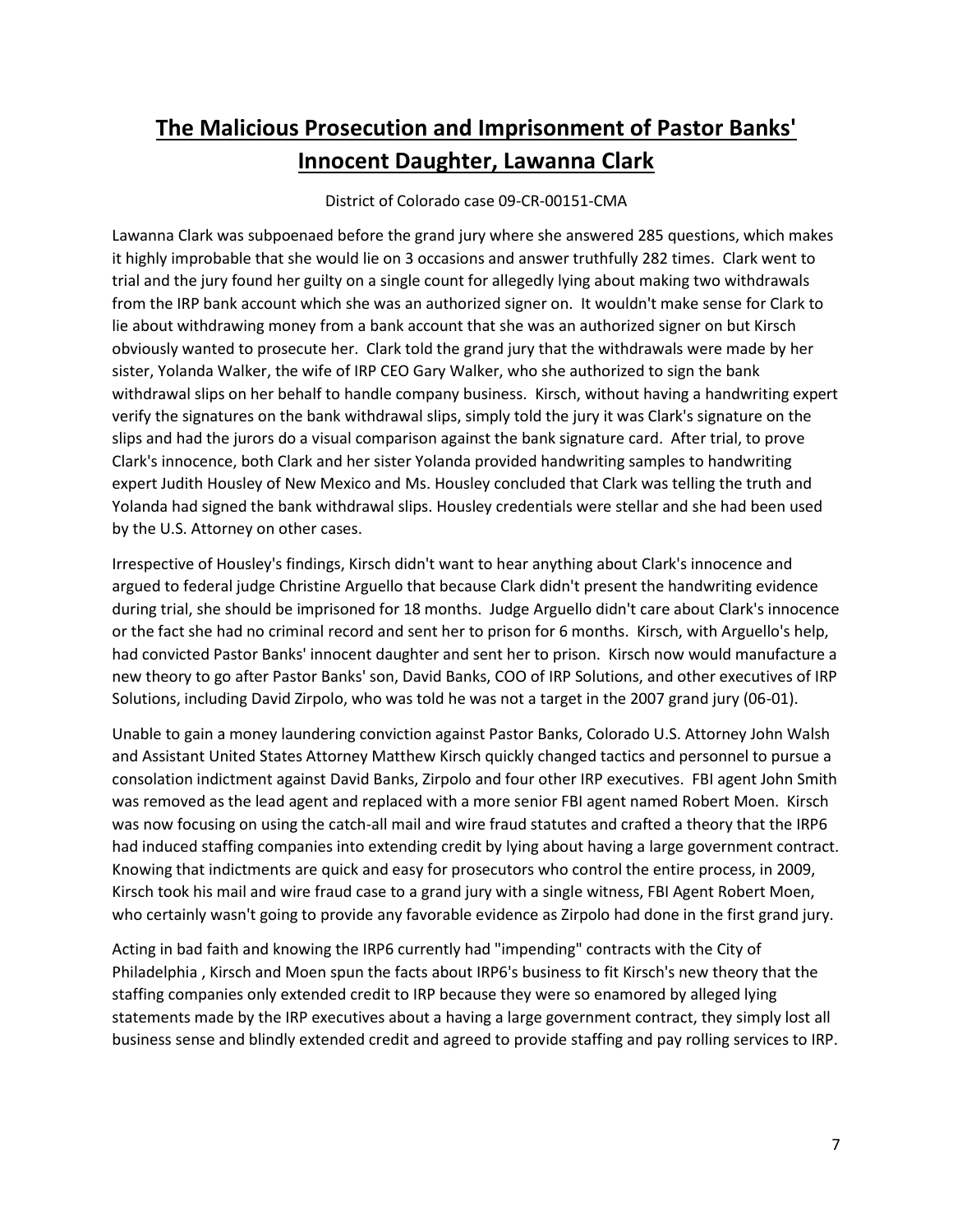# **False Statements by Prosecutor to Gain Indictment with Grand Jury in 2009 Warrants Rule 48(a) Dismissal of Indictment**

As mentioned in the Stevens case above, the government admitted to providing "inaccurate" information about a key government witness' statement that could have exonerated Senator Stevens. In the IRP6 case, with no legitimate path to criminally prosecute the IRP6 and after failing to convince a 2007 grand jury of false claims that the IRP6 were laundering money to Pastor Banks through their church, federal prosecutor Matthew T. Kirsch, acting in bad faith, presented inaccurate, or what could be considered patently false information to a 2009 grand jury (no. 09-01) that IRP's Case Investigative Life Cycle (CILC, pronounced "silk') software was nothing more than a sham used by the IRP6 to dupe staffing companies into doing business with them.

What makes Kirsch and the FBI's request for an indictment before a May 2009 grand jury so sinister is that they actually knew that in February 2009, IRP Solutions had "impending" contracts with two Philadelphia law enforcement agencies (Philadelphia Police Department and Inspector General's Office) and took affirmative steps to ruin IRP's business with Philadelphia because it would eviscerate Kirsch's central allegation -- that the IRP6 had lied about their business prospects (with law enforcement agencies like Philadelphia) to get staffing companies to help work on their CILC software and that CILC was scam. Kirsch engaged in gross misconduct when he intentionally ruined IRP's business with Philly by contacting Philly Inspector General Amy Kurland and telling her that an indictment was coming four months before ever asking a grand jury for a true bill. Evidence of IRP's impending business with Philly can be seen in emails between IRP COO David Banks and various high-level Philly officials, including the Deputy Mayor of Justice and Public Safety and Director of Information Technology for Philly PD. See Exhibit 3 – [\(http://bit.ly/2fOxbEJ\)](http://bit.ly/2fOxbEJ) Former federal appeals Judge H. Lee Sarokin discussed the government's deceit in the Washington Post. See Exhibit 2 - [\(www.wapo.st/29jXqSC\)](http://www.wapo.st/29jXqSC)

"What amazed me about the case," Sarokin said, "was the theory of the government that this (software) program they were developing was a scam. All the proof in the case goes the opposite way," asserted Sarokin. Judge Sarokin also discussed the government's incomprehensible theory in his letter to President Obama seeking clemency for the IRP6.

"The prosecution argued to the jury what I consider to be two wholly inconsistent theories," Sarokin wrote to Obama. "First, that the petitioners lied about their prospects for business to get staffing companies to work on their software program, and second, that the program was a scam," added Sarokin. Any reasonable analysis of those two theories lying side-by-side would and should have led to the inevitable conclusion that there was no evidence of criminal intent on part of the petitioners," said Sarokin. Sarokin then presented President Obama with a series of questions that renders the inconsistent charges of the government "absurd."

The maliciousness of the government's deception leading up to the indictment, wrongful prosecution and conviction of the IRP6 cannot be understated and is supported by numerous facts, including an FBI agent making false statements to federal magistrate judge Craig Schaffer and disregarding an affidavit from a retired federal agent working as an independent contractor with IRP Solutions to obtain a search warrant under false pretenses to raid IRP's corporate office.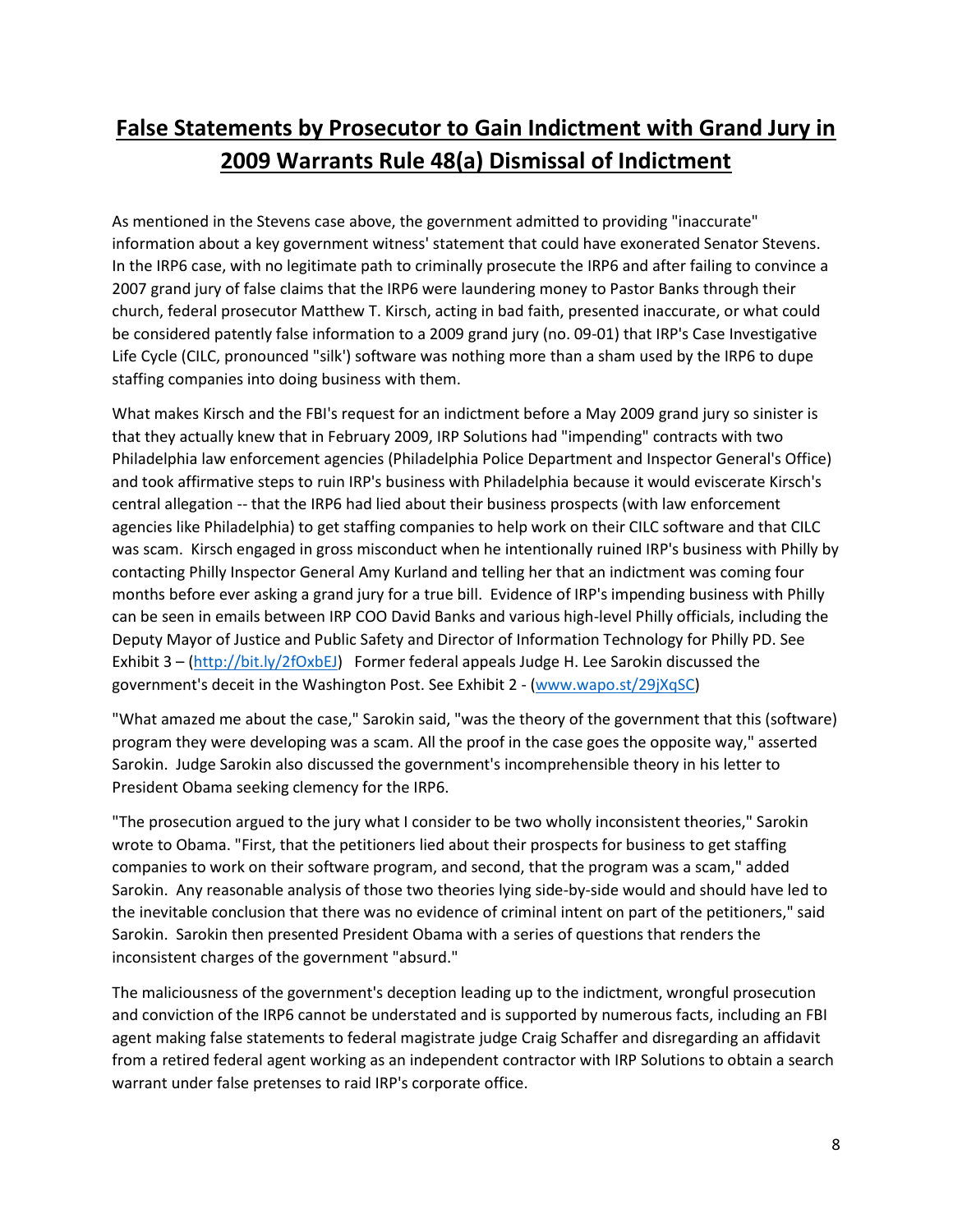A few weeks prior to submitting a search warrant affidavit to Judge Schaffer under false pretenses, Gary Hillbarry, the former head of the Denver Division of Immigration and Customs Enforcement sent an affidavit to the FBI stating that he and two other recently retired supervisory special agents (John Epke & Dwayne Fuselier) who had been working for a year as independent contractors with IRP Solutions "decided that IRP Solutions had a viable law enforcement product and appeared to be moving forward to acquire state and federal law enforcement contracts." With full knowledge of Hillbarry's affidavit and knowledge that three retired federal agents had been providing subject matter expertise to IRP on CILC for a year, the FBI still submitted a search warrant affidavit to Judge Schaffer stating that IRP Solutions was a "purported software development company."

See Exhibit 4 - Hillbarry's affidavit [\(https://bit.ly/3jeEULd\)](https://bit.ly/3jeEULd)

See Exhibit 5 - Independent contractor agreement for former federal agents [\(http://bit.ly/2j5Vj5y\)](http://bit.ly/2j5Vj5y)

See Exhibit 6 - Search Warrant Affidavit [\(https://bit.ly/3jfQLc5\)](https://bit.ly/3jfQLc5)

Prior to the February 9, 2005 raid, Kirsch and the FBI were aware that for approximately 18 months, IRP executives were involved in numerous meetings and software demonstrations in Washington, DC with DHS' Consolidated Enforcement Environment (CEE) who was responsible for DHS information technology modernization for investigative case management systems. IRP's first software demonstration was in August 2003 and they were involved in numerous follow-up meetings and demonstrations up until December 2004, which culminated into a \$100 million-dollar quote for two CILC software modules being provided at the request of DHS officials for inclusion into their 2005 budget.

On October 28, 2004, three to four months prior to receiving Hillbarry's affidavit and raiding IRP Solutions, Kirsch and the FBI were aware that IRP had been summoned to Washington, DC by DHS officials to demonstrate CILC to the joint DHS/DOJ working group for the Federal Investigative Case Management System (FICMS) initiative where four FBI officials from the Office of the FBI's Chief Information Officer were in attendance with officials from Secret Service, U.S. Marshals, Immigration and Customs Enforcement and Border Patrol. This meeting was documented in the search warrant affidavit where FBI Special Agent Melissa McRae confirms in an FBI interview, that she was present to see CILC and thought the software was suitable for use in FBI field offices.

On December 7, 2004, DHS requested and received two pricing quotes: (1) CILC Central Case Management module \$93.5 million, (2) Confidential Informant Module - \$7.4 million.

1) In an email to IRP, former Chief of Detectives for Denver Police Department (DPD), Dan O'hayre said DPD had a "great deal of interest" in CILC and that the Detective Division "unite in praise to the IRP staff and their software product."

2) According to the search warrant affidavit, after attending the joint DHS/DOJ demonstration of CILC for the FICMS initiative, Special Agent Melissa McRae of the FBIs' Office of the Chief Information Officer, stated that CILC was "suitable" for use in FBI field offices.

3) Paul Trans of the Department of Homeland Security, whose primary goal was to find software to modernize DHS case management for 22 agencies, testified at the trial of the IRP6 that DHS was "interested" in CILC because "the software had a lot of features that law enforcement and case agents can really use."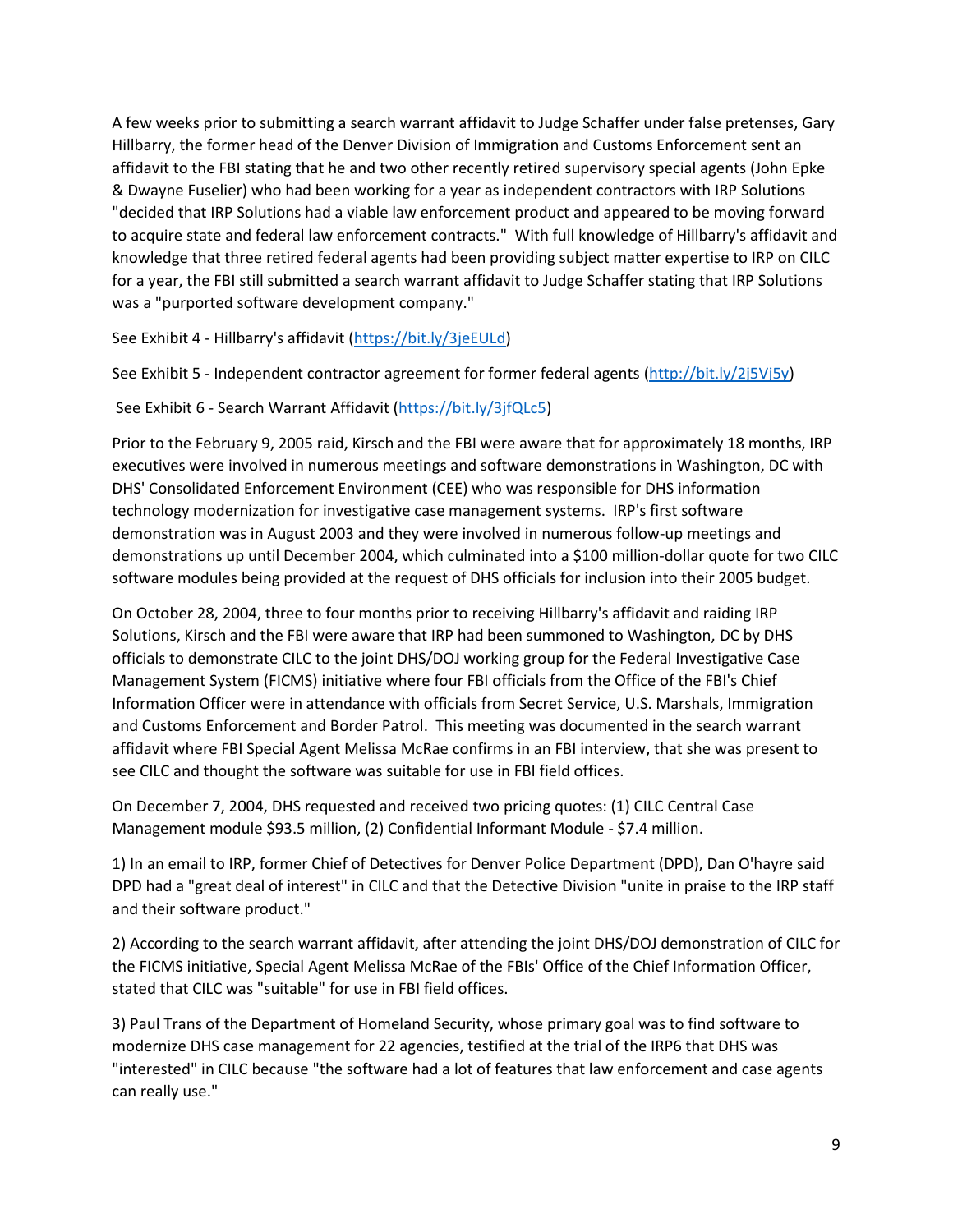4) Sergeant John Shannon, NYPD's former Commanding Officer of the Investigative Liaison Unit and responsible for reviewing and recommending criminal investigations technology to NYPD's Detective Bureau who worked for IRP Solutions, testified at the IRP6 trial that CILC was "cutting edge", "did a fantastic job of rationalizing the investigative process", "encompassed all of the contributors along the entire lifecycle of the investigation" and that "it was the best software [he'd] ever seen."

5) Sergeant Bob Davis of the San Diego Police Department received a demonstration of CILC and wrote an article in the February 2004 edition of Police Magazine, stating that CILC is "powerful enough to become your agency's primary computerized investigative case management tool."

See Exhibit 27 - [\(https://bit.ly/3jl2HJL\)](https://bit.ly/3jl2HJL)

6) In 2004, Law Enforcement Technology Magazine published a lengthy article on CILC.

See Exhibit 16 – [\(https://bit.ly/31yFHAZ\)](https://bit.ly/31yFHAZ)

7) Lorne Cramer, former chief of the Colorado Springs Police Department and former LAPD Commander stated that he was "impressed" with CILC and that IRP Solutions has "developed an innovative and timely solution" for law enforcement agencies.

8) Former Canon City, Colorado police chief Daniel Schull stated in an email that he was "impressed with the easiness of using" the CILC software and that he would "highly recommend it."

9) In the 2007 college textbook, "Criminal Investigation (8th Edition), authors Wayne Bennett and Karen Hess said that CILC "meets the standards described in the [DOJ's] National Institute of Justice Tract, "Crime Scene Investigation: A Guide to Law Enforcement."

See Exhibit 14 – [\(https://bit.ly/3lmxqHS\)](https://bit.ly/3lmxqHS)

10) According to a 2009 FBI interview report, Philadelphia Police Department's (PPD) Director of Information Technology, Gerry Cardenas stated that CILC "looked exactly like what...PPD was looking to purchase" and that "PPD was very close to having the product installed prior to...discovery of the (FBI) investigation."

11) Emails in 2009 show that after agreeing to terms with IRP to deliver CILC, Philadelphia's Office of the Inspector General (OIG), Philly Inspector General Amy Kurland, a former federal prosecutor, and Lorelei Larson, chief investigator of OIG were very excited about CILC. "I will make arrangements with the Mayor's (Michael Nutter) officer for a thank you to [IRP Solutions]," wrote Kurland. "Can we please get this moving as soon as possible," Kurland added. "All of the OIG is very excited about this venture," said Larson.

12) Philadelphia's Deputy Mayor of Justice and Public Safety, Everett Gillison, sent an email to IRP Solutions COO David Banks (IRP6) stating: I look forward to getting an update on how [CILC] might integrate well with our plans for the police."

As Judge Sarokin pointed out in the Huffington Post, "the government's contention that their business was nothing but a scam defies reality" and explained the absurdity of the government's charges.

"If a scam," Sarokin said, "would you single out law enforcement agencies as your sole customers?" "Would you work for years developing the program? Would you leave other gainful employment to join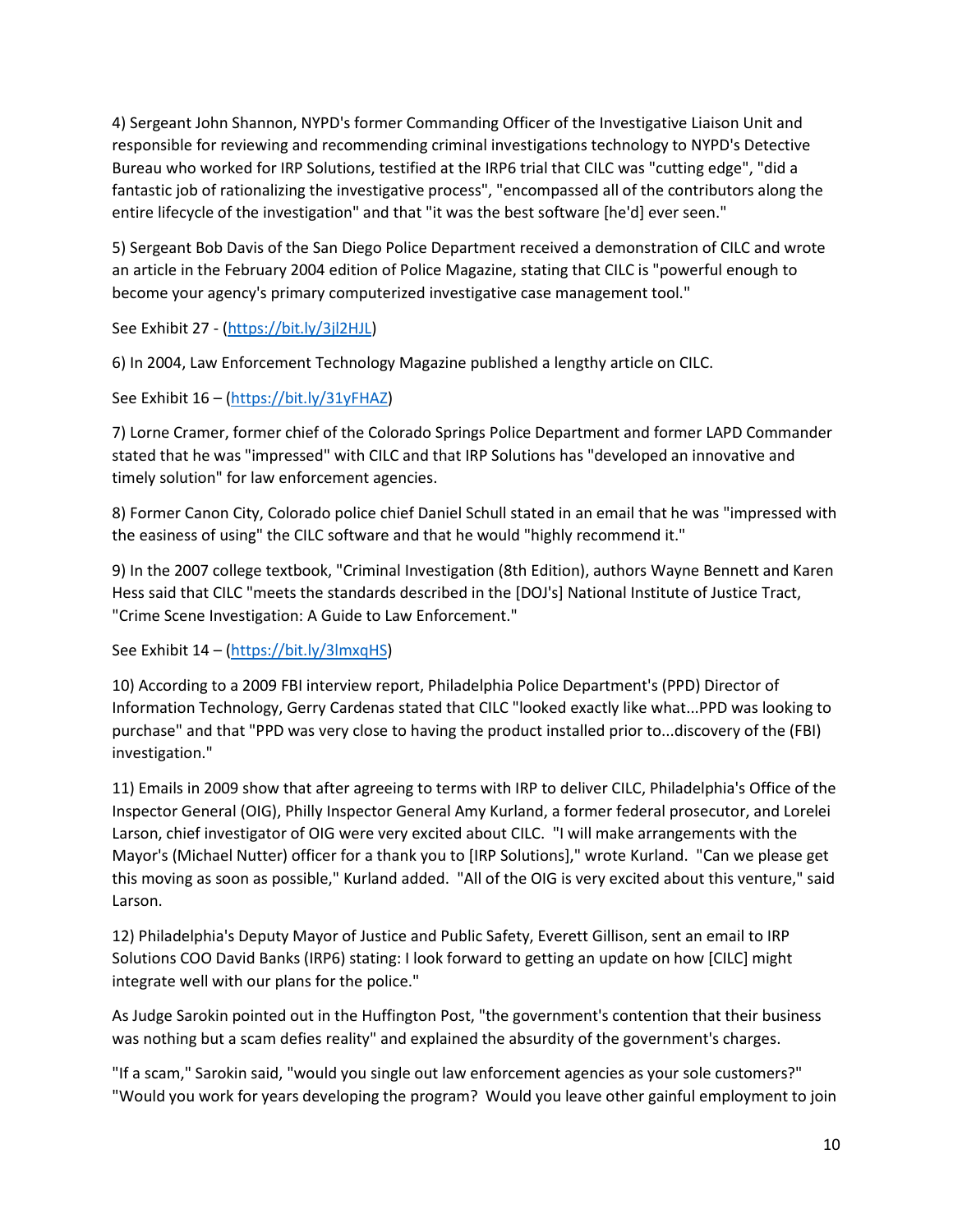the venture?" questioned Sarokin. "Would you hire former law enforcement personnel to work on the project? Would you spend your own time and money for years improving [the software? Would you personally guarantee the corporate debts and risk your own financial security?" Sarokin continued. "If a scam, wouldn't the perpetrators make some money out of it? The only possible way that the defendants could profit was if the company was a success," Sarokin explained.

With full knowledge of IRP Solutions legitimate business activities, the hard work of the IRP executives to develop, market and sell CILC to DHS, NYPD and many other law enforcement agencies, an impending contract with the City of Philadelphia, high praise about CILC from many senior law enforcement officials, articles from Police Magazine See Exhibit 15 - [\(https://bit.ly/3jl2HJL\)](https://bit.ly/3jl2HJL) and Law Enforcement Technology Magazine (Exhibit 16 - [https://bit.ly/31yFHAZ\)](https://bit.ly/31yFHAZ), the Colorado U.S. Attorney's Office presented false information to the judges, grand juries and the trial jury to obtain a search warrant and indictment under false pretenses and maliciously prosecuted and wrongly-imprisoned six innocent men, ruined their small software company and brought desperate pain and suffering to their families.

In United States v. Russell, 411 U.S. 423 (1973), the U.S. Supreme Court acknowledged that when government officials engage in such outrageous conduct as in the IRP6 case, "that due process principles would absolute bar the government from invoking judicial processes to obtain a conviction." SCOTUS also said that a proceeding is fundamentally unfair under the due process clause if "it is shocking to the universal sense of justice." id at 432.

The actions of the FBI and Colorado U.S. Attorney's Office can only be characterized as a witch-hunt that rendered criminal proceedings against the IRP6 fundamentally unfair and violated their due process. There is no doubt this the type of intolerable government misconduct that gives rise to a 5th Amendment violation of due process requires dismissal of an indictment. But there is still more outrageous misconduct that occurred at trial where there is indisputable evidence that AUSA Kirsch intentionally took advantage of pro se defendants by misrepresenting that they had violated a discovery statute that warranted exclusion of two critical expert witnesses. Instead of trial Judge Christine M. Arguello correcting Kirsch's violation of the law, she colluded with him to violate the law and illegally excluded the expert witnesses.

Two defense expert witnesses from the staffing industry (Andrew Albarelle & Kelli Baucom) were on the IRP6 witness list and prepared to testify for the IRP6 and completely refute government claims that staffing companies were induced or even could be induced into entering into business based on optimistic statements about having a large government contract. The experts were going to also refute claims by the government that working multiple information technology projects simultaneously and billing 8 hours on each project equates to a scheme of double-billing. AUSA Kirsch was clearly aware of the damage the defense experts could do to his case because they sent letters to the Colorado U.S. Attorney's Office discussing that the IRP6 dealings with staffing companies were consistent with normal business practices of the industry. Kirsch chose to violate the law to get rid of the defense experts.

Albarelle told Walsh in his letter that he was a 15-year veteran of the staffing industry, 12 of which was in the role of Principal Executive Officer of the Remy Corporation. Albarelle explained to Walsh that he was the President of the Staffing Industry User Group for years, twice named Ernst & Young's Entrepreneur of the Year, honorably discharged from the U.S. military, a member of the FBI's Infraguard for 9 years, and most importantly, had assisted the FBI in investigations of staffing-related fraud. (See Exhibit 7 - Albarelle's letter [\(https://bit.ly/34C1KZc\)](https://bit.ly/34C1KZc) & Baucom's letter at [\(https://bit.ly/34ERHCV\)](https://bit.ly/34ERHCV) Exhibit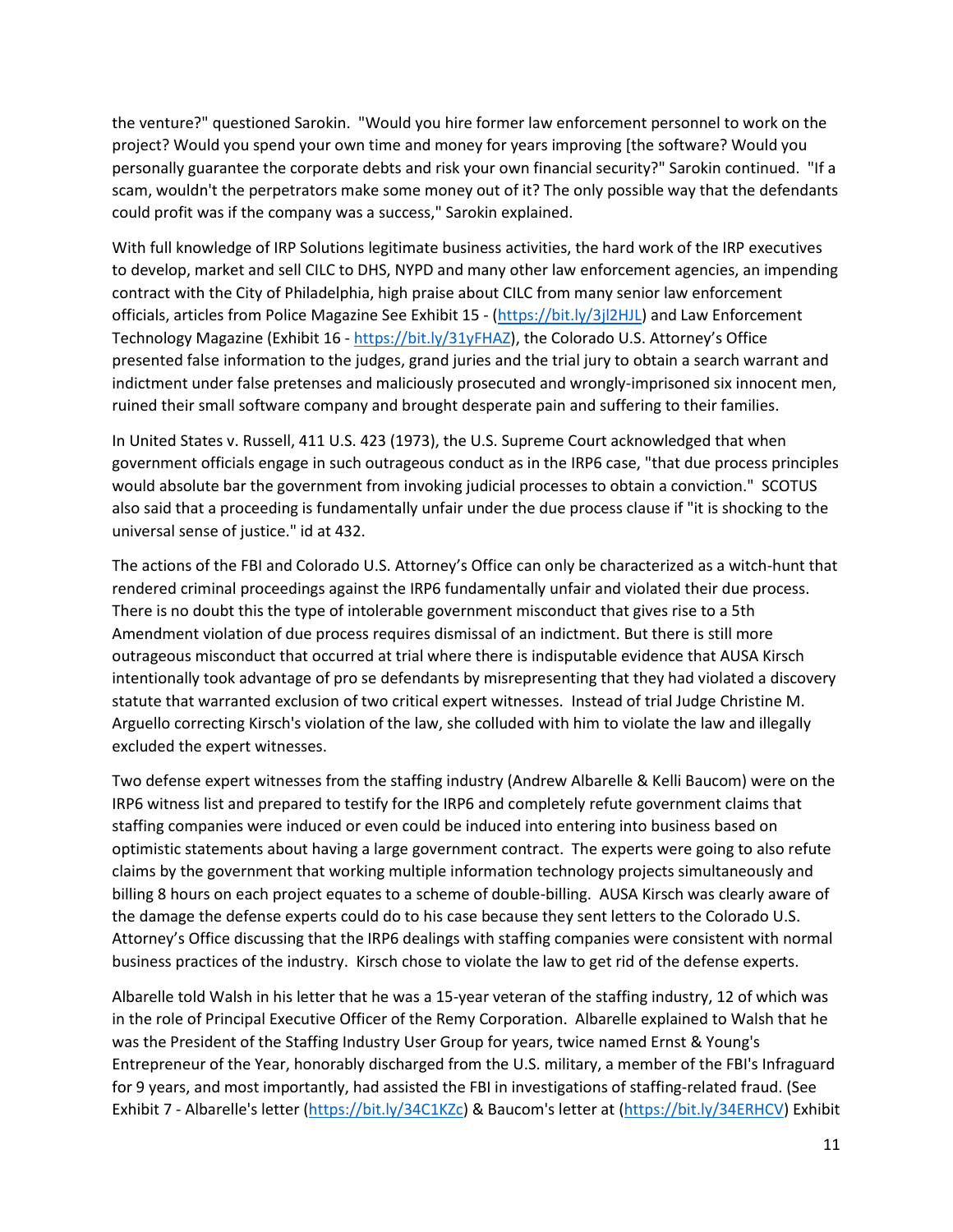8. AUSA Kirsch was clearly threatened by Albarelle and Baucom and being aware of the destruction they could do to his case; Kirsch chose to violate a federal statute and deny the IRP6 their Sixth Amendment right to present witnesses in their favor.

To prevent the defense experts from testifying, both Kirsch and trial Judge Christine Arguello colluded together to illegally exclude the experts from testifying by blatantly violating a federal statute related to discovery obligations. Kirsch and Arguello took advantage of the IRP6 defendants, who were representing themselves, by claiming that the IRP6 defendants failed to provide written summaries of each expert's proposed testimony in accordance with Rule 16(b)(1)(C) of the Federal Rules of Criminal Procedure, when the statute did not require them to do so.

According to Rule  $16(b)(1)(C)$ , a defendant is not required to provide the government with a written summary of their expert's proposed testimony unless they first request the same of the government AND THE GOVERNMENT COMPLIES. There was never a Rule 16 request by the defendants so the government couldn't have complied and therefore had no right to written summaries from IRP6 expert witnesses, nor a legal basis under Rule  $16(b)(1)(c)$  to exclude them from testifying or withholding their exculpatory testimony from the jury. A judicial complaint was filed by the IRP6 against Judge Arguello and the three 10th Circuit appellate judges (Baldock, Hartz and Holmes) who also misrepresented Rule 16 in affirming the wrongful conviction. Also, a letter was sent to U.S. Supreme Court Chief Justice John Roberts pleading that the judicial complaint be transferred to another circuit due to obvious bias from the 10th Circuit to rule against the IRP6 in their opinion when there was a clear violation of the law by Kirsch and Arguello.

See Exhibit 9 to view judicial complaint appeal [\(http://bit.ly/2s863pr\)](http://bit.ly/2s863pr)

See Exhibit 10 to view letter to U.S. Supreme Court Chief Justice John Roberts [\(http://bit.ly/sfjTpr\)](http://bit.ly/sfjTpr)

Here are some excerpts from IRP defense expert Andrew Albarelle's letter that not only threatened to derail Kirsch's prosecution but could have exonerated the IRP6:

"I feel most people are confused as to how Staffing and Recruiting firms actually operate and wanted to take the time to perhaps explain our business and show you that what transpired in this case is 'normal operations' in the staffing industry," Albarelle wrote to Colorado U.S. Attorney John Walsh. "Staffing firms are called upon to staff contractors on projects. We are asked or we solicit companies and then find people to match the job requirements," added Albarelle. "We pay our contractors on a 'pay rate' and charge our clients (like IRP Solutions) a 'bill rate'...We are called upon daily to decide with whom to do business with. There is no gun put to our heads and we are free to choose who we engage with anyone associated with those clients," Albarelle explained.

Albarelle then discussed the government's central, yet absurd allegation that staffing companies were "induced" into doing business with IRP based on the term "contract" and explained to Walsh that staffing companies, like any other business, extend credit based on creditworthiness, not on statements about contracts. Albarelle also discussed that it's a common practice of contract employees of staffing companies to bill full-time hours from multiple projects, which debunked the government's allegations that billing for 24 hours in a day was a fraudulent "DOUBLE-BILLING" scheme.

"In our due-diligence of companies, we have found that the term 'contract' has little to no bearing on whether we engage with that company or not," Albarelle told Walsh. "We base our decision to engage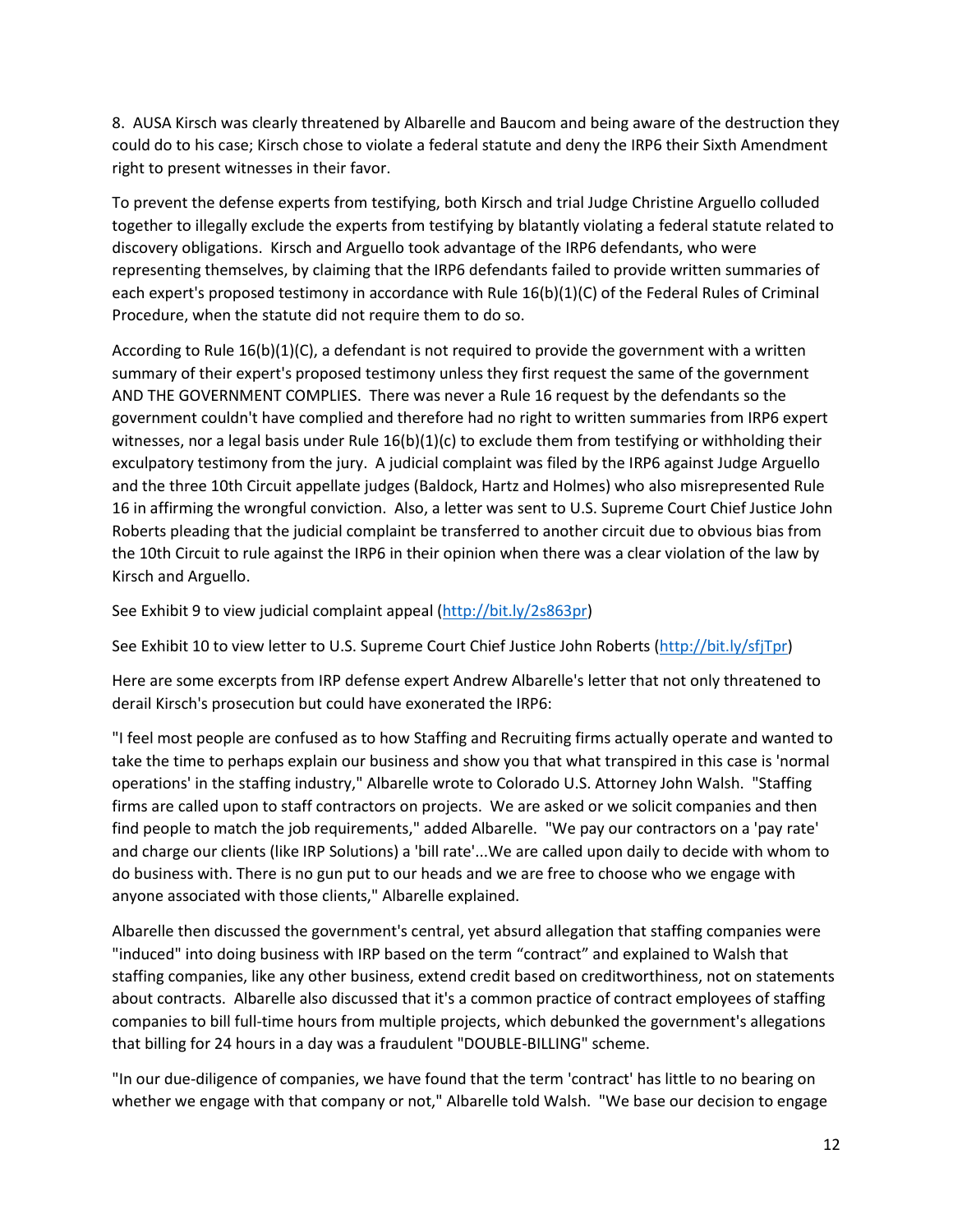with a company on its creditworthiness, cash flow or product they are developing. Also, it is a common practice from contractors to simultaneously work multiple contracts and charge the contracting (staffing) company, full-time hours weekly. This often occurs with full-knowledge or even encouragement by the staffing company," said Albarelle.

"I hope this letter helps explain that it is normal business practice to write-off 'bad debt' and I have shed some light that if this case moves forward there are at least 12 other corporations in the Colorado area that are guilty of the exact same business practice," said Albarelle.

The other expert, Kelli Baucom told Walsh in her letter that staffing companies need to take responsibility for their decisions to do business with IRP: "It is important to understand that there is risk involved in the staffing/recruiting business," said Baucom. "The agencies were in no way forced to conduct business with these men-they CHOSE to" and "should stop trying to place blame on these men and they should take time to re-evaluate their decision to assume the risk!" added Baucom.

Just like the DOJ prosecutors in Senator Stevens' case, AUSA Kirsch engaged in misconduct by unlawfully obstructing the presentation of exculpatory testimony from the jury which could have proved the IRP6 were not guilty. Court transcripts clearly show that AUSA Kirsch and Judge Arguello lied about the requirements of Rule 16(b)(1)(C) to six defendants who were representing themselves and unlawfully excluded their critical expert witnesses from testifying. Under the 6th Amendment Compulsory Clause and the 5th Amendment Due Process, the IRP6 had a constitutional right to present a defense and offer witnesses in their favor, which was denied to them. The U.S. Supreme Court discussed the matter in the 1988 case of Taylor v. Illinois, 484 U.S. 400 (1988):

"The right to offer witnesses, and to compel their attendance, if necessary, is in plain terms the right to present a defense, the right to present the defendant's version of the facts as well as the prosecutions to the jury so it may decide where the truth lies."

"The framers of the Constitution did not intend to commit the futile act of giving to a defendant the right to secure the attendance of witnesses whose testimony he had no right to use."

"The substantive limitation on excluding criminal defense evidence secured by the plain terms of the Compulsory Process Clause is also grounded in the general constitutional guarantee of due process...The Compulsory and Due Process Clauses thus require courts to conduct a search substantive inquiry whenever the government seeks to exclude criminal defense evidence. After all, 'few rights are more fundamental than that of an accused to present witnesses in his own defense.' The exclusion of criminal defense evidence undermines the central truth-seeking aim of our criminal justice system, because it deliberately distorts the record at the risk of misleading the jury into convicting an innocent person. Surely the paramount value our criminal justice system place on acquitting the innocent demands close scrutiny of any law preventing the jury from hearing evidence favorable to the defendant."

Tenth Circuit case law says the exclusion of an expert is not overturned "unless it is arbitrary, capricious, whimsical or manifestly unreasonable or when we are convinced that the district court made a clear error of judgment or exceeded the bounds of permissible choice in the circumstances." See United States v. Nacchio, 519 F.3d 1140 (10th Cir. 2008). Judge Arguello and AUSA Kirsch blatantly violated the law but shockingly, the 10th Circuit appellate panel disregarded their own precedent, misrepresented Rule 16 in their opinion and affirmed the wrongful conviction and imprisonment of the IRP6.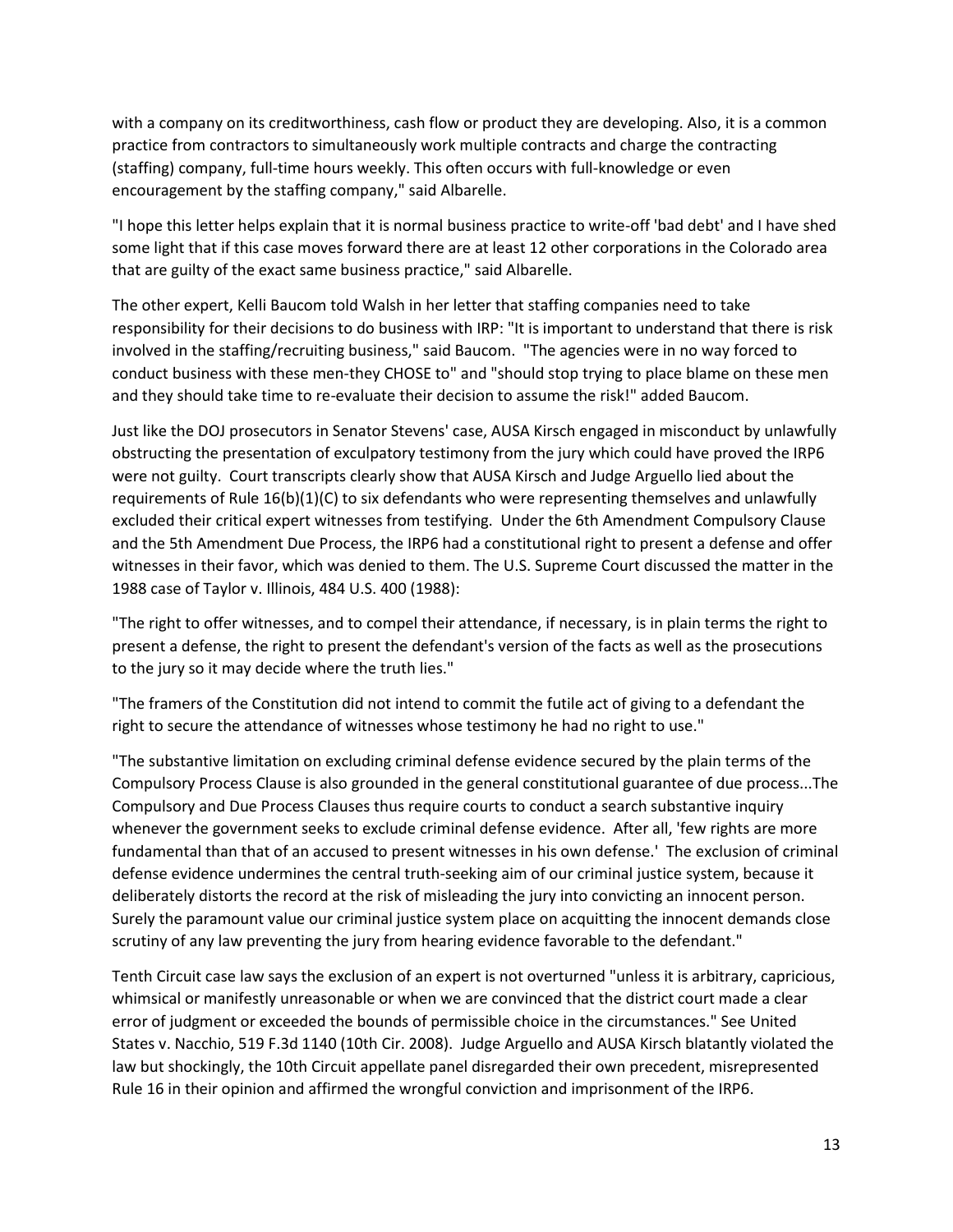Judge Arguello, Kirsch and the 10th Circuit acted in bad faith to eliminate or support the unlawful elimination of critical testimony that was material to the IRP6 defense and abdicated their responsibility to uphold the law and the Constitution.

In the case of United States v. Barajas-Chavez, 358 F.3d 1263 (10th Cir. 2004), the 10th Circuit held that the dismissal of a defendant's indictment is warranted when 1) the government acted in bad faith to eliminate a defense witness with "potentially exculpatory information," and 2) witness eliminated by the government prejudiced the defendant by depriving him of testimonial evidence that would be both material and favorable to his defense.

The 5th Amendment requires dismissal of an indictment for governmental misconduct "where the government's misconduct is so grossly shocking and so outrageous as to violate the universal sense of justice." United States v. Citro, 842 F.2d 1149, 1152 (9th Cir. 1988).

Attorney General Eric Holder filed a Rule 48(a) motion to set aside the verdict and dismiss the indictment for Senator Stevens because of outrageous government conduct by federal prosecutors who acted in bad faith to withhold exculpatory evidence from a key witness that could have resulted in the exoneration of Senator Stevens. Certainly, the IRP6 is even more deserving of the dismissal of their indictment because both the government and courts not only acted in bad faith but also overtly violated a federal statute to eliminate or allow the exclusion of two critical expert witnesses' testimony that could have exonerated the six men. "It is well-established that 'substantial governmental interference with a defense witness' [testimony] amounts to a violation of due process." United States v. Vavages, 151 F.3d 1185, 1188 (9th Cir. 1988).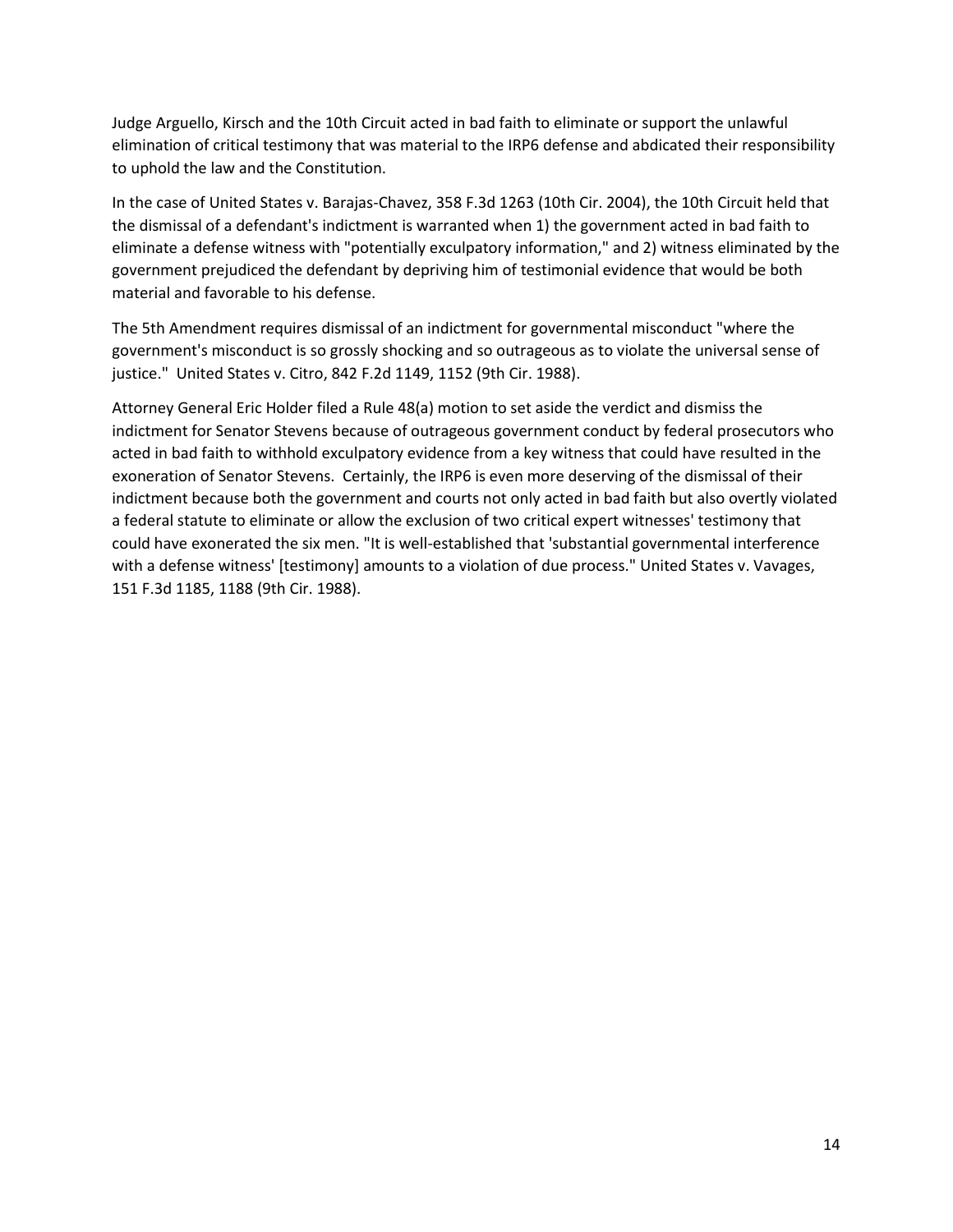## **Judicial Coercion and Mysterious Disappearance, Destruction and/or Concealment of Court Transcript Warrants Rule 48 Dismissal of Indictment**

Former federal appeals Judge H. Lee Sarokin spoke with clear, concise wisdom concerning judicial coercion and the missing transcript in his original blog on the Huffington Post which any self-respecting, honest prosecutor in the DOJ simply cannot refute. Here's what Sarokin said in his first post:

"Defendants (IRP6) in a Colorado case, United States of America v. Banks, et al., claim, in addition to asserting their innocence, that the Fifth Amendment rights were violated when the trial judge compelled them to testify. Following a jury trial, all six defendants (five black and one white), known as the 'IRP6', were convicted of mail and wire fraud or conspiracy, were sentenced to terms of imprisonment ranging from 87 to 135 months beginning in July 2012...They represented themselves during the trial, and although they were aware of their right against self-incrimination (and named themselves on a potential witness list), they contend that the judge compelled waiver of that right. Apparently, the judge was frustrated by their failure to produce witnesses in a timely fashion, and they claim the judge said something that led them to believe that [they] had to testify in order to keep their defense open...Usually out of deference to the court handling the matter, I would not comment. However, there is one aspect of the case that intrigues me, and since this matter has been pending for a considerable period while the defendants languish in prison, I thought some general airing might be appropriate.

Resolving the issue should be a no-brainer, right? Look or listen to the transcript, read or hear what the judge said and decide whether or not defendants reasonably concluded that at least one of them had to testify. But here's the rub. There apparently is no record or transcript of the conversation available to either the defendants or the appellate court. The advocates for the defendants (a-justcause.com), who have asked me to review and comment on this matter, claim that efforts to obtain the record of the conversation between the judge and the defendants on this issue have been met variously with claims that there is no record (the reporter missed the conversation), that exists but is missing, that it existed but has been destroyed, or that "we have it but won't turn it over." They also claim that all informal and formal attempts to obtain that critical exchange between the court and the defendants have been denied either by the court reporter or the court. They advise that the relief was even denied in a separate civil suit brought against the court reporter for the turnover of the transcript.

Because there is always a danger in these matters of hearing one side, I insisted that I be furnished with the government's version of what transpired in this disputed exchange. The government's brief (U.S. Answering Brief) summarily dismisses the claim by stating, "Because nothing in the record other than the defendants own self-serving assertions supports their claims of compulsion, the exact language used by the district court during the sidebar conference is immaterial" (emphasis mine). Roughly translated, the (government's) statement should read, "There is nothing to support the defendant's position on the record, because there is no record." It is an obvious concession by the government that the record before the court of appeal does not contain evidence of what [Judge Arguello] said to the defendants, which they claim caused them to believe that they had to testify or be foreclosed from proceeding with their case...To suggest that [Judge Arguello's] exact language is immaterial is ludicrous, particularly since the court and the defendants disagree on what was said.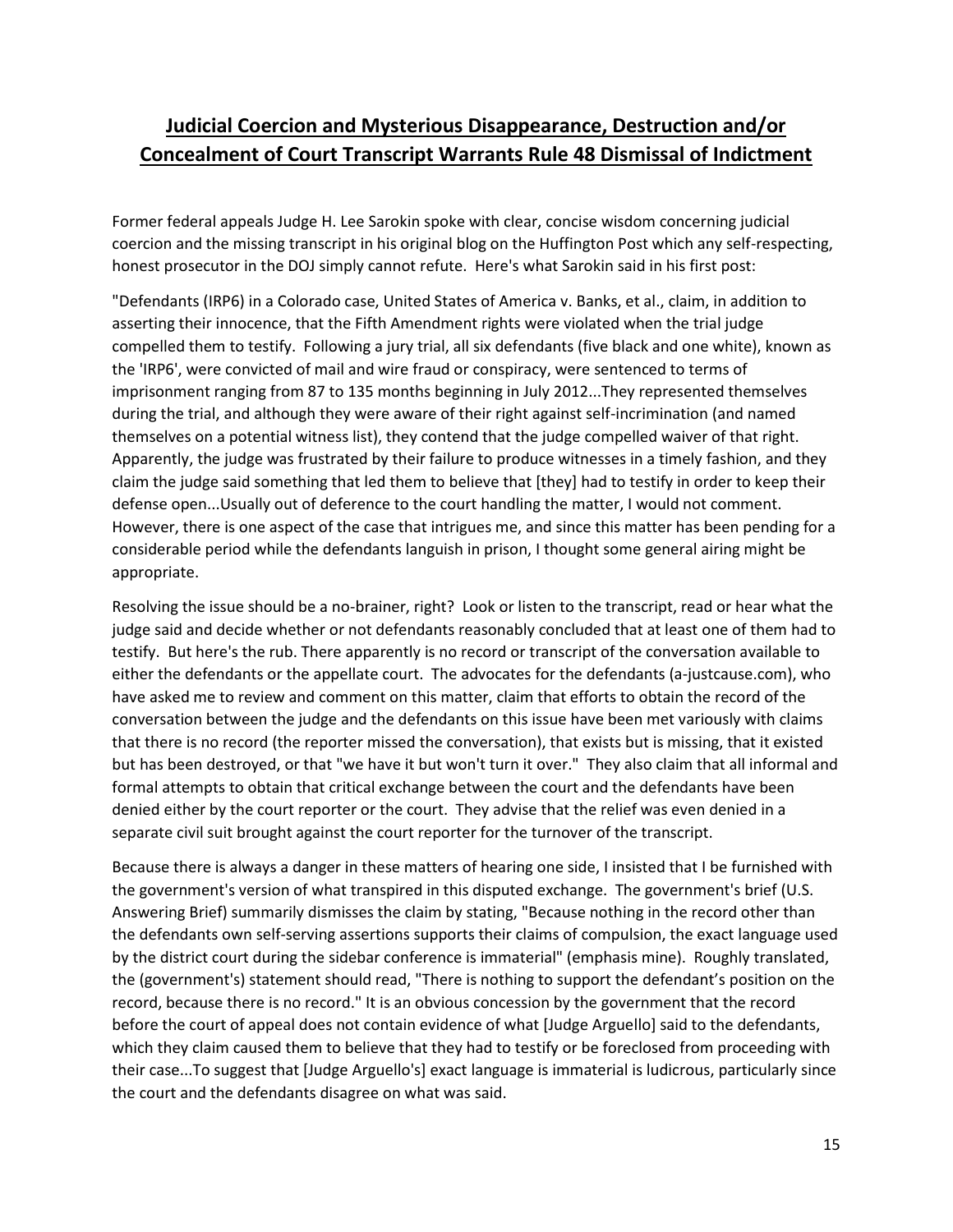Certainly, no judge would direct a criminal defendant to testify against his or her own will, but...the answer lies in the record, which apparently does not exist, for reasons that seem to be elusive. The case raises numerous other serious questions about the prosecution, conviction and incarceration...but my comfort level limits me to this one strange mystery: the missing transcript. The case does raise the question of why six respected businessmen would engage staffing companies to hire and pay workers for a project that (as the government contends) defendants had no intention of completing and selling. Were they just interested in increasing the level of employment in their community? Or were they merely a company whose goals were delayed in fruition, did some puffing in the process and owed money as a result?"

Judge Sarokin a Harvard law graduate and highly-respected federal appeals judge from 3rd U.S. Circuit Court of Appeals, temporarily put his appellate robe back on and dug deeper into the judicial coercion and missing transcript by reviewing entire trial record of the IRP6 case and the civil suit for the transcript. Judge Sarokin then wrote another blog in the Huffington Post that exposed the nefarious details of government misconduct. Here is what Sarokin said:

"In prior posts on this matter, I have assumed that absent a transcript of precisely what was allegedly said by [Judge Arguello] to lead these defendants to believe that they were compelled to testify, that no resolution could be made of that issue. However, after having read more of the record, the Court of Appeals (10th Circuit) has ample opportunity to accept the defendants' factual versions as true and be guided accordingly in its ruling. Here are the uncontested facts upon which the court could reach a determination that the (5th Amendment) right against self-incrimination was actually violated by [Judge Arguello] even without the critical transcript:

1. [Judge Arguello] was frustrated at the slow pace of witnesses and said 'something' to the defendants about the future of the trial (during a sidebar).

2. Immediately following the sidebar, the defendants caucused, and one of the defendants, Mr. Barnes then took the stand.

3. No inquiry was made by [Judge Arguello] regarding defendant's waiver of his right not to testify.

4. Shortly into the testimony, [Assistant U.S. Attorney Matthew T. Kirsch] wanted clarification that the defendants were going to testify in any event despite the problem producing witnesses. Clearly, he, too, was concerned about [Judge Arguello]'s comments at the sidebar and that they might have been misinterpreted as being coercive.

5. Once the issue was raised by the government, upon inquiry by [Judge Arguello] to the defendants, they were unanimous in their impression of the judge's remarks that the judge made it clear to them that if they didn't have a witness, one of them would have to testify in order to keep their defense alive. Each contemporaneous statement on the record confirms this.

6. Although [Judge Arguello] denied making such statements, she did not recall her exact language. "I don't know what my exact phrasing was."

7. The failure to have a record of that conversation must be laid at the feet of the court or the government. The absence of this critical conversation, the transcript of which was called for and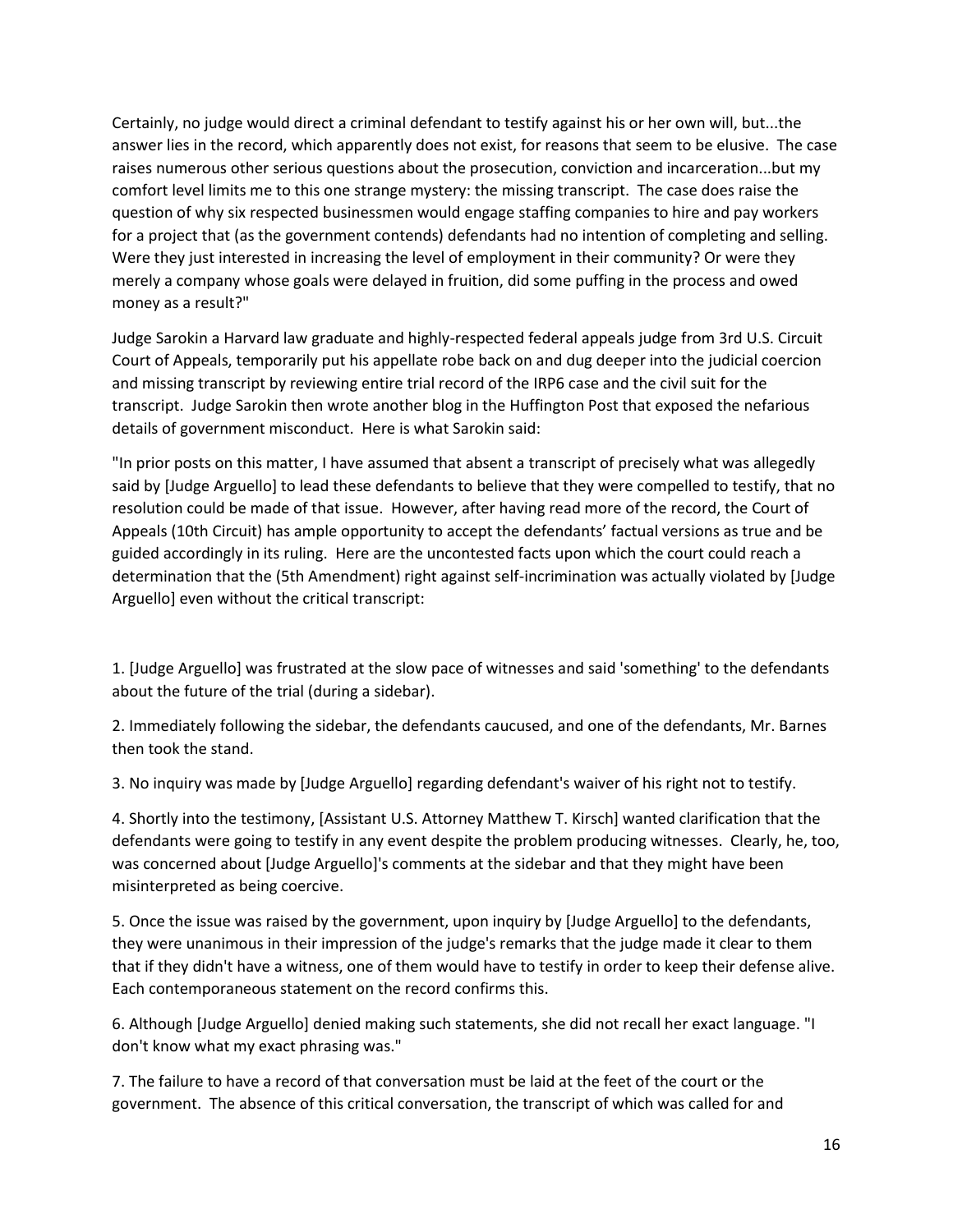ordered that very day certainly creates justifiable suspicions. Strangely, in a separate civil suit against the court reporter, the U.S. Attorney stepped in claiming the reporter was an employee of and on government business. But even accepting Judge Jackson's find in the civil case of no skullduggery by the court, the defendants have good reason to cry "foul."

8. Mr. Banks asked to see a copy of the transcript of the bench conference before proceeding further, and [Judge Arguello] advised that 'the transcript would be provided at the end of the day." The court reporter has never (to my knowledge) through affidavit or testimony explained the absence of this entry.

9. On cross-examination of Mr. Barnes by the government, Mr. Walker objected, pleaded the 5th Amendment on "being forced to testify". When government cross-examination resumed, Mr. Barnes pled the 5th in response to every remaining question, all in presence of the jury. It is difficult to imagine anything more prejudicial.

10. Nor (to my knowledge) has the court reporter or the U.S. Attorney provided and affidavit or testimony of what they recall being said by [Judge Arguello] nor denying what the defendants claim was said by [Judge Arguello]. This omission by [AUSA Kirsch] speaks volumes.

"With all of this uncontroverted evidence, the (10th Circuit) Court of Appeals certainly has enough evidence to conclude that the right against self-incrimination indeed was, violated by [Judge Arguello]; that defendants reasonably believed that at least one of them was required to testify in order to have the defense remain open; and that they succumbed to that threat, and immediately voiced their objections. Lacking any competent evidence to rebut those claims of constitutional violations, the claim of the defendants must be recognized as valid, even without the missing entry in the transcript."

In their opinion, the 10th Circuit panel agreed with Sarokin's conclusion that they did not have the transcript or competent evidence to rebut the IRP6 defendant's coercion claims, therefore they would have to ASSUME for sake of argument that Judge Arguello actually made the coercive statement unanimously alleged by the defendants. But then the 10th Circuit panel engaged in what is probably the most outrageous judicial misconduct to protect Judge Arguello and conclude that the IRP6 defendants voluntarily testified. How? Based solely on their powers of mind-reading, clairvoyance and a fantastic creative imagination. A clairvoyant is defined as "a person who claims to have supernatural ability to perceive events beyond normal sensory context.

Agreeing with Judge Sarokin's conclusion that the appellate court had no evidence to rebut the claims of the IRP6 defendants, the 10th Circuit said in their opinion that they will ASSUME for the sake of argument that Judge Arguello made the coercive statement alleged by the codefendants. But shockingly, without the transcript of the what was said to the IRP6 defendants, the 10th Circuit panel absurdly concluded that when Judge Arguello made the coercive statement she denied making, she was not actually coercing the defendants to testify but was directing the defendants to do something else, which they disregarded and voluntarily testified.

How can the 10th Circuit judges, without the transcript of what was actually said, attribute a statement to Judge Arguello she denies making because the defendants said she made it, and then say not only what Judge Arguello meant by the statement, but how the defendants perceived and reacted to the statement?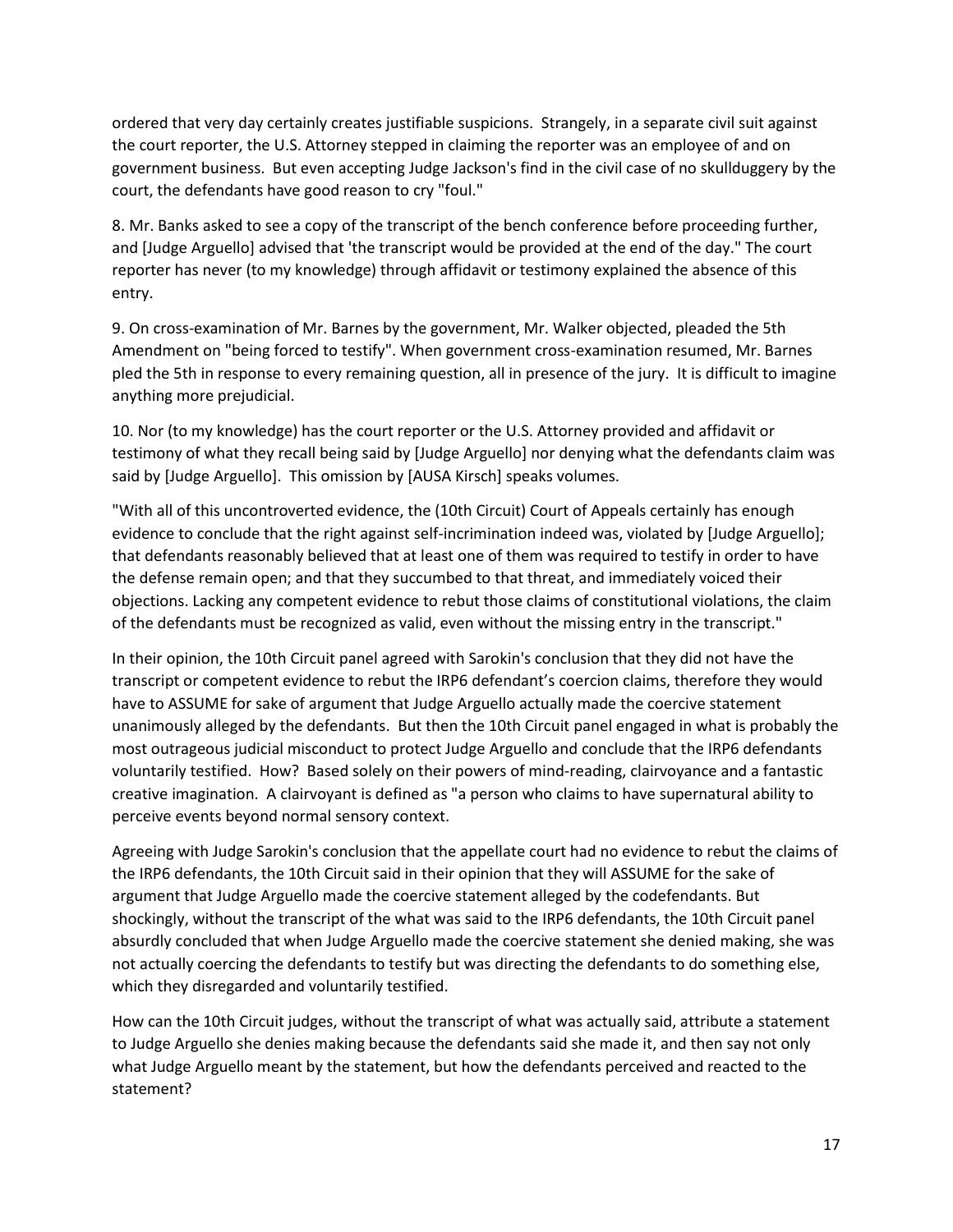The panel showed their supernatural faculties when they perceived that during a trial (1) Judge Arguello made a coercive statement that she vehemently denies making but was alleged by the IRP6 defendants, (2) when Judge Arguello made this coercive, threatening statement she denies making, her thoughts and intentions were not to force the defendants to testify but for them to call the FBI agent sitting at prosecution's table or some other "non-defendant" witness, and (3) that when the IRP6 defendants heard Judge Arguello's coercive statement she denied making, the IRP6 defendants actually understood or should have understood what Judge Arguello was thinking and should have called the FBI agent to testify and when they didn't, the defendants obviously volunteered to testify.

You may ask how did the 10th Circuit judges come up with the wild theory that the IRP6 defendants should have called the FBI agent instead of testifying? They certainly didn't come up with it on their own. The court record reflects that AUSA Kirsch, AFTER the IRP6 had succumbed to Judge Arguello's threats, took the stand against their will and complained about being coerced, suggested and promoted the theory to Judge Arguello that the IRP6 defendants could have called the FBI agent instead of testifying. With no other possibility, the 10th Circuit panel incorporated Kirsch's suggestion with their psychic-based conclusion. Let's now summarize and paraphrase the 10th Circuit's findings:

"We, the omniscient judges of the 10th Circuit, without a transcript or a shred of competent evidence, see everything and are able to read the minds and discern the thoughts and intentions of all men. Based on our supernatural abilities, we assumed that Judge Arguello made a coercive statement alleged by the IRP6 defendants that she denied making. Then, reading from a cold-printed trial transcript void of Judge Arguello's actual statement, we perceived what Judge Arguello was thinking and meant when she made the coercive statement, we attributed to her based on what was alleged by the defendants. Next, we mentally travelled back in time to the trial where we were not present, read the IRP6 defendants minds and perceived that when they heard the coercive statement we attributed to Judge Arguello, they consciously disregarded it, refused to call the FBI agent to the stand and voluntarily took the stand. Therefore, it is the findings of this omniscient panel, that Judge Arguello did not violate the IRP6 defendant's 5th Amendment right against self-incrimination."

Which is more rational? Judge Sarokin's discussion of events and his conclusions or the 10th Circuit panel's psychic/clairvoyant conclusions? The judicial coercion and missing transcript were also included in the IRP6 defendant's initial judicial complaint, which is mentioned below.

This gross judicial misconduct was subject of a judicial complaint which was not taken seriously by the Chief Judge of the 10th Circuit or the Judicial Council, who dismissed the complaint stating, in essence, that without a transcript, judges using rank conjecture and clairvoyance to resolve if Judge Arguello violated the IRP6 defendants 5th Amendment rights by coercing them to testify did not support even an "inference of misconduct." The judicial complaint shows that the appellate panel disregarded the law of the 10th Circuit as well as the law of the Supreme Court where it states that claims of government/judicial misconduct cannot be fairly judged without a "verbatim transcript." It is apparent that the 10th Circuit was going to affirm the wrongful conviction and imprison the IRP6 at any cost, irrespective of the horrible misconduct by AUSA Kirsch and Judge Arguello to withhold exculpatory evidence and testimony from the jury as was done in Senator Stevens' case. See Exhibit 9 for the full judicial complaint [\(http://bit.ly/2s863pr\)](http://bit.ly/2s863pr)

Five of the six men of the IRP6 (David A. Banks, Clinton A. Stewart, Demetrius K. Harper, David A. Zirpolo and Kendrick Barnes) continue languishing in prison 5 years and counting after clearly being denied a fair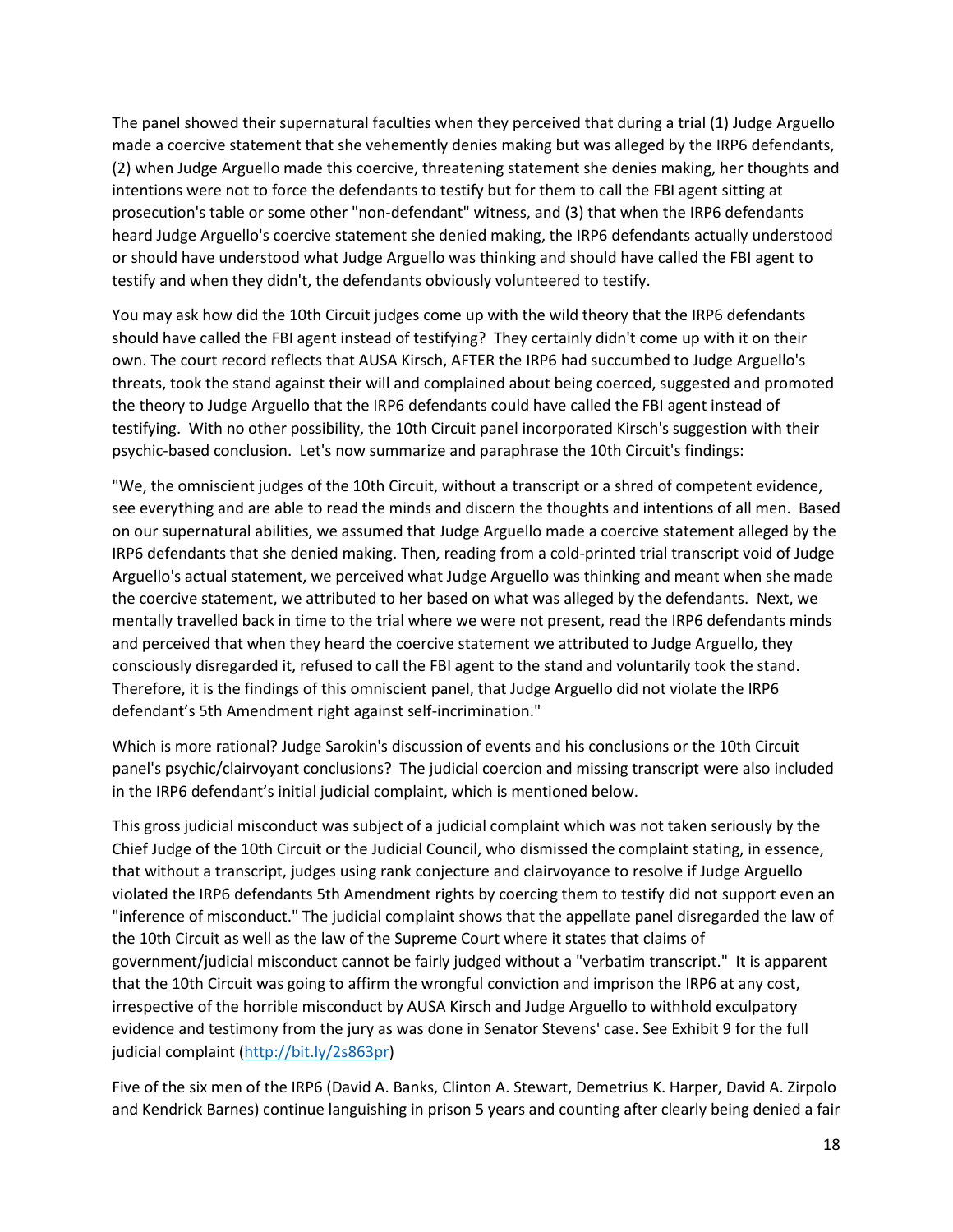trial and fair appeal. The other, Gary L. Walker, after spending 5 years in prison and 9 years of proclaiming his innocence, was released from prison by Judge Arguello and AUSA Kirsch with no arguable legal basis after Walker suddenly feigned guilt in a 2255 habeas proceeding where he absurdly claimed he was now guilty because he had been under the spell/religious influence of Pastor Rose M. Banks, his mother-in-law, who Walker says not only coerced him into committing the alleged crime 12- 15 years earlier but also into firing his attorney.

Kirsch had already secretly used IRP6 grand jury 06-01 as a subterfuge to investigate and prosecute Pastor Banks, but now, in 2017, Kirsch and Arguello misused Walker's new, absurd 2255 habeas petition to investigate, persecute and slander Pastor Banks. Apparently, in exchange for Walker's cooperation against Pastor Banks, he was immediately released from prison after Judge Arguello impermissibly dropped Walker's leadership enhancement as the CEO of IRP Solutions and implicitly made Pastor Banks the leader of the alleged IRP6 conspiracy. In violation of sentencing laws, Walker, the CEO, now had a shorter sentence than all other IRP6 subordinates in the small, family-based IRP Solutions Corporation while Judge Arguello permits the others to unfairly remain in prison. Judge Arguello then viciously slandered Pastor Banks from the bench. A judicial complaint – Exhibit 13 [\(http://bit.ly/2vmk73J\)](http://bit.ly/2vmk73J) was filed against Judge Arguello by A Just Cause, which is discussed below.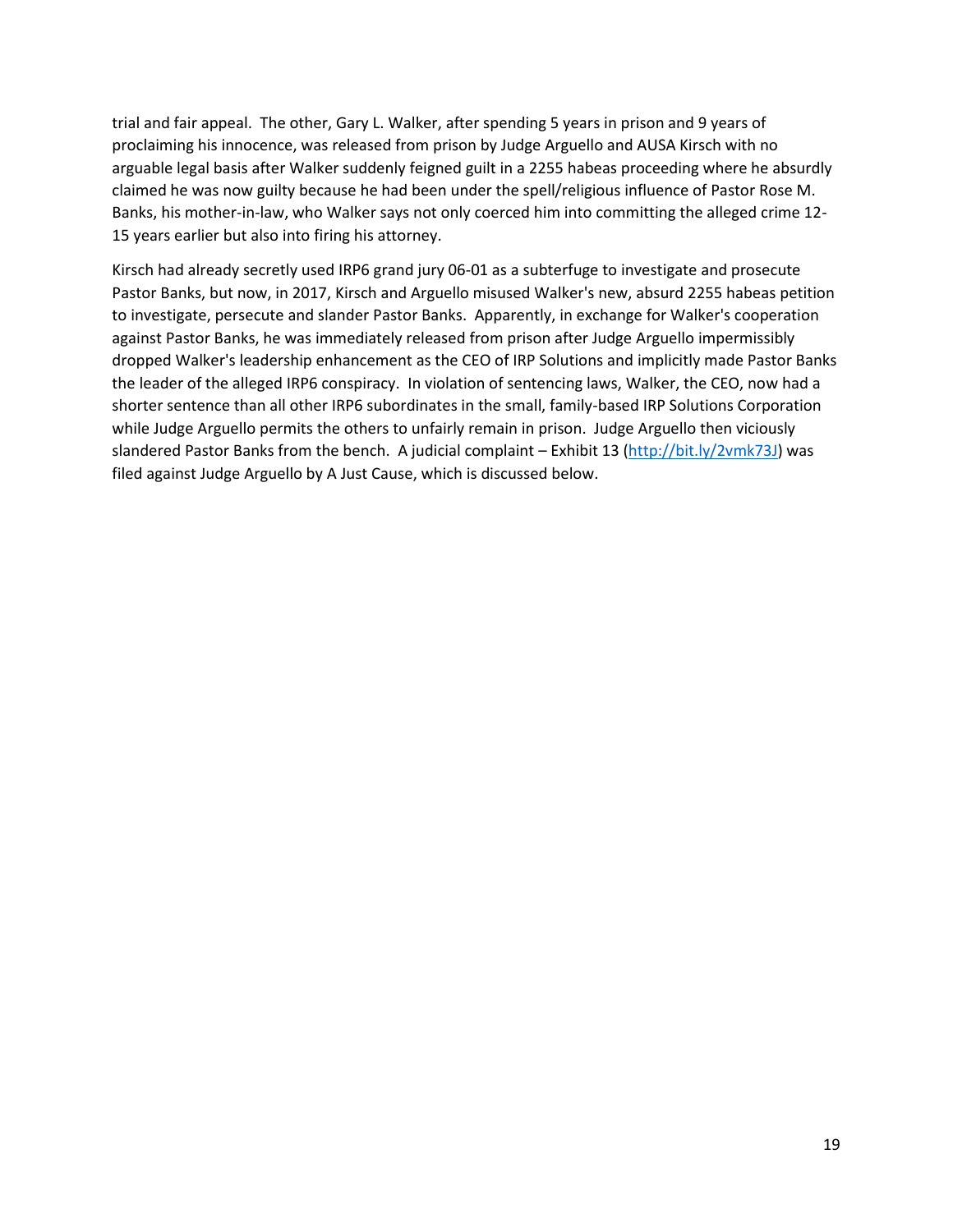## **AUSA Kirsch and Judge Arguello Continued Using IRP6 Judicial Proceedings in 2017 as a Subterfuge to Secretly Pursue Pastor Banks**

As was pointed out earlier, without a shred of evidence to support his suspicion, AUSA Kirsch abused the grand jury process under the guise of investigating IRP Solutions to secretly investigate and prosecute Pastor Banks. Let's revisit a few facts mentioned earlier and discuss the law of the Supreme Court related to prosecutorial misconduct before the grand jury.

Remember, out of 18000 pages of discovery in the IRP6 case, 9000 pages were church and parishioner banking records. When the 06-01 grand jury, who had obviously not issued a subpoena, asked lead FBI agent John Smith where he obtained the church and parishioner records, Smith said by subpoena. However, when church members inquired of their banks about their records, they were told they were not issued a subpoena for their records. Although Kirsch had illegally obtained the banking records and found zero evidence of money laundering in the church, his sinister plan was exposed when he still presented to the grand jury a diagram of money being laundered from church members through the IRP executives into the church. His obvious goal was to indict and prosecute Pastor Banks and implicate the church in criminal activity. It is highly likely that Kirsch conspired with the IRS to abuse its subpoena power to illegally gain access to church and parishioner banking records.

Four members of the U.S. Supreme Court discussed prosecutor's duty to refrain from improper methods calculated to produce a wrongful indictment and referenced the 3rd Circuit case of U.S. v. Serubo, 604 F.2d 807, 817 (1979) where DOJ prosecutors, motivated by a nefarious purpose, illegally colluded with the IRS to gather information for grand jury proceedings to obtain a wrongful indictment. See U.S. v. Williams, 504 U.S. 36, 62 (1992) (Stevens dissenting, joined by Blackmun, O'Connor and Thomas). Bad faith abuse of the grand jury process by a prosecutor to illegally use the IRS to gain access to records are grounds for dismissal of an indictment even where no actual prejudice was shown. If AUSA Kirsch wasn't operating under a sinister motive to use the IRP grand jury to target Pastor Banks, her family and the church, he would have honestly presented his case to the grand jury and legitimately used the grand jury subpoena process in 2007 to lawfully obtain church related records. Kirsch didn't have any evidence to present to the grand jury so he broke the law.

When IRP6 attorneys asked Judge Arguello to order the government to produce a copy of the actual subpoena used to get the banking records, she denied access amid vigorous arguments by Kirsch that showing the subpoena was a "slippery slope" and would expose the tactics (obviously unlawful tactics) that the government used to get the banking records. Kirsch was obviously taking steps to conceal his unlawful conduct in obtaining the records and explains his statement that "even if the records were improperly obtained, how is it that that would be relevant in this case. See Exhibit 28 - Doc 272, IRP6 case no. 09-cr-00266-CMA pp 42-47 [\(http://bit.ly/2fgKTUu\)](http://bit.ly/2fgKTUu). Discovery documents show that Kirsch was so hell bent on prosecuting Pastor Banks that he also illegally obtained banking records from another church in Colorado Springs with a similar name, specifically "The Springs Fellowship." AUSA Kirsch's laser focus on the church was irrefutable proof that he did not have a legitimate criminal case against the business dealings of IRP executives with staffing companies. So, when Walker brought his absurd duress claims as part of his 2255 petition, Kirsch took the opportunity to justify his illegal actions. Kirsch trying to put lipstick on his gorilla of misconduct doesn't change the ugliness of his unlawful actions and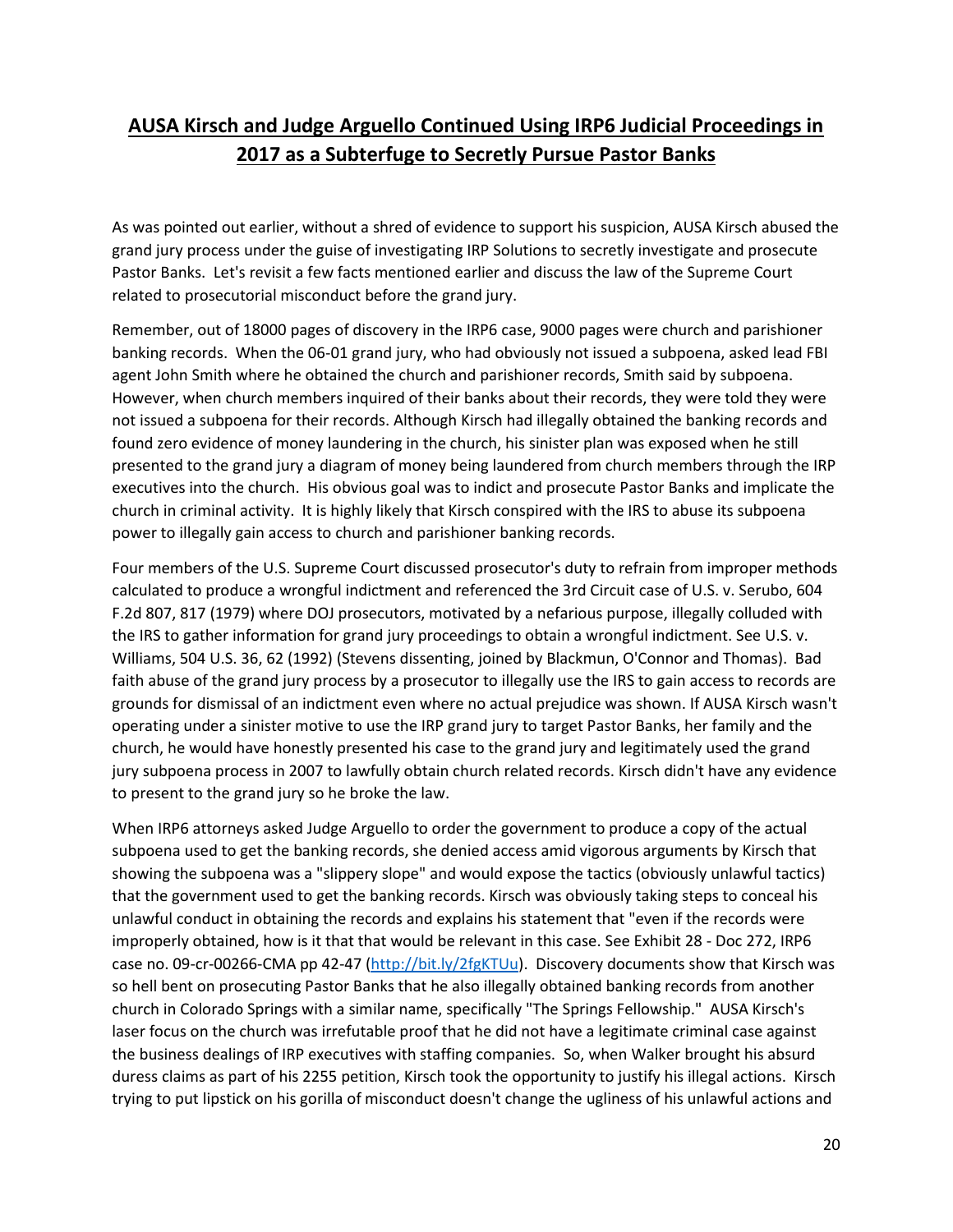the overwhelming evidence that proves the IRP6 are innocent. Now let's discuss more details related to the judicial complaint.

On July 20, 2017, a new judicial complaint was filed against Judge Arguello for abusing judicial processes for slandering Pastor Banks and her religious beliefs. The complaint explains how Judge Arguello conducted a religious inquisition of Pastor Banks based on a sudden post-conviction claim of IRP Solutions CEO Gary Walker after spending a few years in prison. Walker claims that the was under the spell or duress of Pastor Banks and she coerced him into not only committing a crime that occurred 12- 15 years earlier but also in firing his attorney 6 years earlier. Any respectable and ethical prosecutor or judge who respects the rule of law would have dismissed Walker's absurd claims, but Judge Arguello and Kirsch did not. This was another opportunity to put Pastor Banks on trial and they did so under a veil of secrecy when Judge Arguello spuriously sealed proceedings under the false pretense of protecting Walker and his parents from harassment from family and church members. How could Walker and his family need protecting when, according to Judge Arguello's own words, the minds of Walker's wife and son, the minds of his codefendants and the minds of church members were being controlled by Pastor Banks and she was not permitting them to talk to Walker. It is clear Judge Arguello and Kirsch sealed proceedings for the nefarious purpose of concealing the habeas proceedings because they were using it as a subterfuge to put Pastor Banks and her religious beliefs on trial. See Judge Arguello's slanderous statements about Pastor Banks controlling the minds of everyone at Exhibit 29 – [\(http://bit.ly/2h4ASGP\)](http://bit.ly/2h4ASGP)

Judge Arguello and AUSA Kirsch permitted Walker and former disgruntled church members to use a court of law as a slander chamber against Pastor Banks with Judge Arguello joining the slanderous fray, characterizing Pastor Banks as a "vindictive" and "mean-spirited" cult leader who controlled the minds of Walker, his wife and son, his five codefendants and all church members. At the end of habeas proceedings, Judge Arguello abused U.S. Sentencing Guidelines (U.S.S.G) and the law of the 10th Circuit by dropping Walker's 4-point enhancement as a leader/organizer of the alleged conspiracy, immediately releasing him from prison and as the hearing transcript shows, implicitly made Pastor Banks the leader of the alleged IRP6 conspiracy. There was no arguable legal basis under 10th Circuit law for Judge Arguello to give Walker a disproportionate downward departure from that of his codefendants or similarly situated defendants nationwide. Judge Arguello clearly violated U.S. Sentencing Guidelines.

"The sentencing guidelines incorporate the principles of equality and proportionality." United States v. Sardin, 921 F.2d 1064 (10th Cir. 1990).

The Sardin court held that the significant disparity of an upward departure of a defendant from that of his codefendants and the lack of distinguishing factors offered by the trial judge did not comport with U.S. Sentencing Guidelines. In the IRP6 case, Judge Arguello gave IRP Solutions CEO Gary Walker a decrease in sentence from 11 years to 5 years 10 months based on Walker's bald post-conviction claims that he committed the crime alleged by the government and fired his attorney because he was under duress of his mother-in-law, who is also the Pastor of the Colorado Springs Fellowship Church (CSFC) where he has attended for nearly 30 years with his wife (daughter of the Pastor) and his son.

Not only are post-conviction claims of duress an impermissible factor for a downward departure of Walker's sentence under USSG 3553(a)(6) and 10th Circuit law, but it discriminated against the five other codefendants who held subordinate positions to CEO Walker in IRP Solutions -- five codefendants Judge Arguello claimed engaged in similar conduct during sentencing after the verdict. In violating the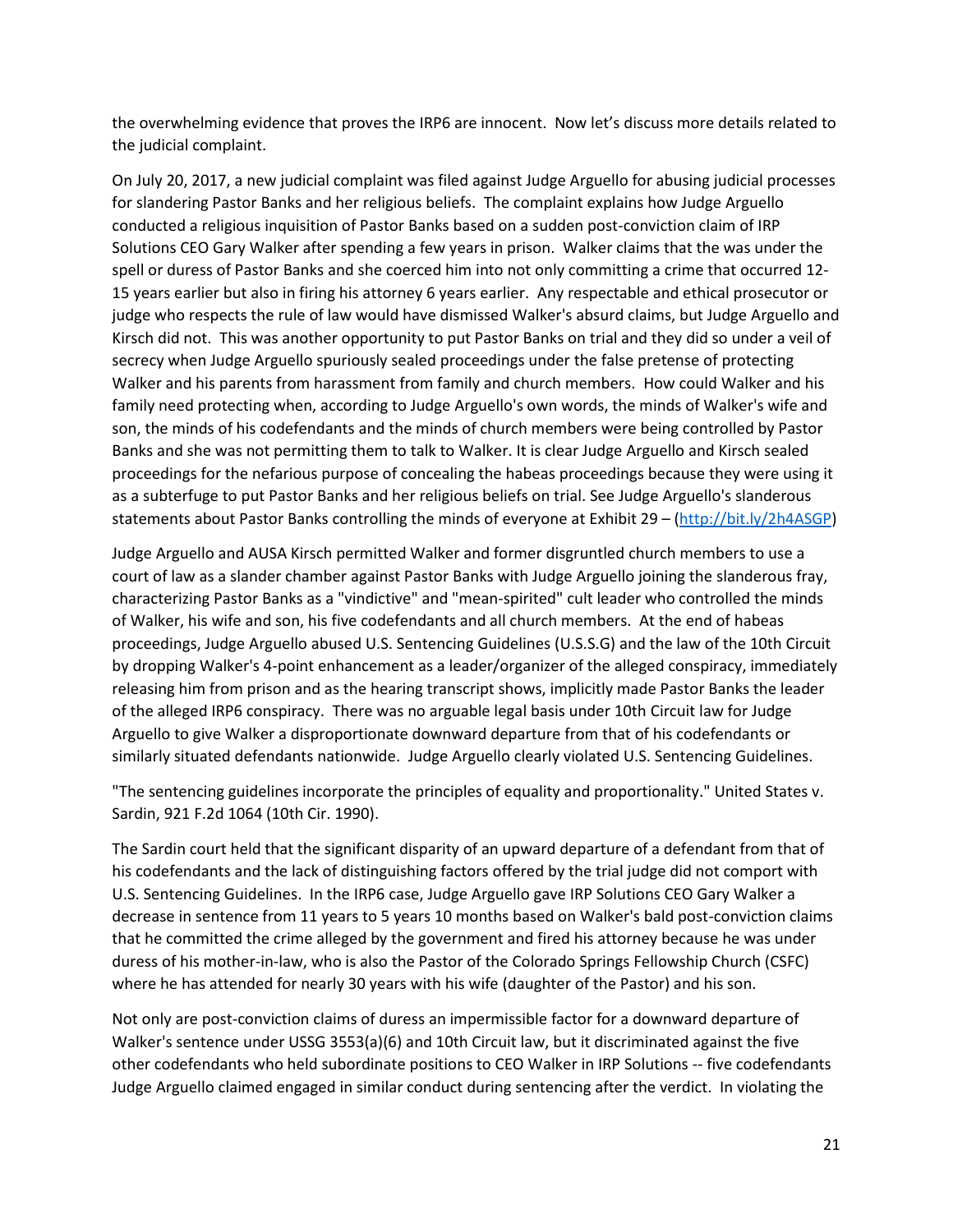sentencing guidelines, Judge Arguello released CEO Walker while unfairly allowing the other defendants to remain imprisoned on sentences of 7 to 11 years.

Judge Arguello also spuriously claimed that Walker received ineffective assistance of counsel during the sentencing phase by an attorney that didn't file a motion or make any arguments related to sentencing. That attorney, Gwendolyn Lawson, just happened to be a member of CSFC and close friend of the Walker's family. Lawson was subpoenaed during Walker's hearing where Judge Arguello and AUSA Kirsch permitted a religious inquiry into Pastor Banks' life and the church by questioning Solomon for an hour on CSFC and Pastor Banks. Solomon was not asked a single question related to ineffective assistance of counsel. Lawson recently filed a judicial complaint

To see the full judicial complaint filed by A Just Cause against Judge Arguello related to the slanderous habeas proceedings against Pastor Banks and the disproportionate resentencing of Gary Walker, see Exhibit 13 - go to [\(http://bit.ly/2vmk73J\)](http://bit.ly/2vmk73J).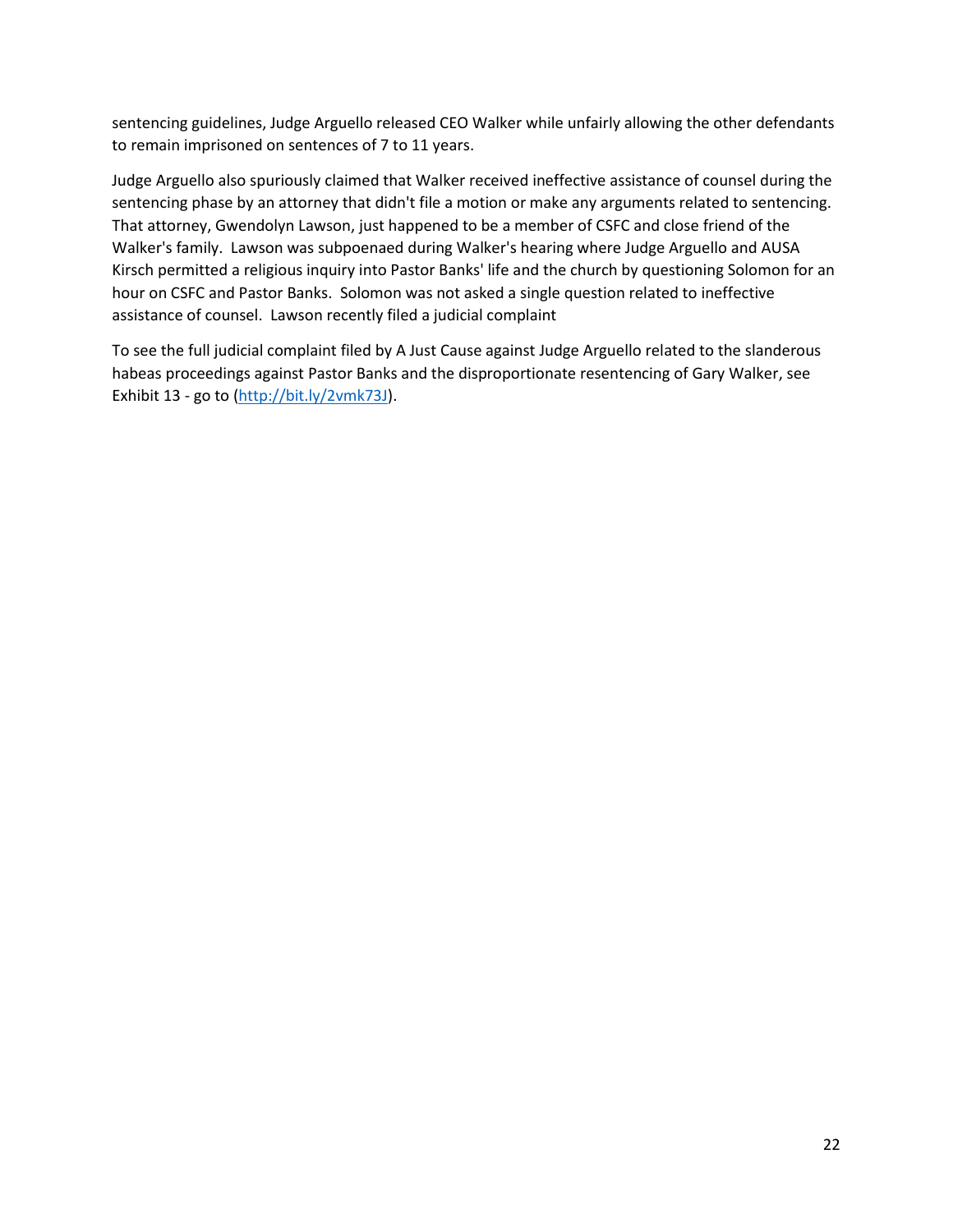### **CONCLUSION**

The Denver Division of the FBI and Colorado U.S. Attorney's Office turned IRP Solutions corporate debt into a crime for nefarious purposes, manufactured some theories and dishonestly obtained search warrants, indictments and convictions and imprisoned six innocent men, five of whom are still in prison. The prosecutor's dishonesty was exposed when 16 of the government's 20 witnesses from the staffing industry testified that they were induced into doing business with or extending credit to IRP Solutions based on statements about a large government contract. The witnesses proved the IRP6 were INNOCENT by admitting during cross-examination that their staffing company's decision to do business with IRP Solutions was, as is customary in any business, based on creditworthiness determined by their credit departments after reviewing credit reports and bank references. During cross-examination, virtually every government staffing company witness conceded that statements about "current or impending" contracts were never made by the IRP6 or they assumed there was a contract (See Exhibit 11 for excerpts from their trial testimony [\(https://bit.ly/3gx0k4B\)](https://bit.ly/3gx0k4B).

There is substantial amounts of evidence in discovery pointing to the innocence of the IRP6 which the defendants provided to U.S. Attorney John Walsh and AUSA Kirsch in a proffer months before trial, but it was disregarded, or as in the case of letters and testimony from the two defense expert witnesses (Albarelle and Baucom), Kirsch and Judge Arguello unlawfully excluded the experts from testifying and withheld exculpatory evidence from the jury. Take for example, Bates no. 6187 where, on 9/16/2002, IRP COO David Banks tells staffing company representative Tiffany Zelenbaba of the billion-dollar staffing firm, Robert Half International, that he wanted to proceed in a business relationship for staffing services based on "value and viability of [the software] vice divulging financials."

It is clear that Banks is negotiating with a Zelenbaba to work with them or take the risk providing staffing and payroll services based on their software product's potential to generate revenue and not on traditional financial analysis. If you look at Albarelle's letter discussed earlier, he said staffing companies engage with companies based on "the product they are developing." This is how business is done in the staffing industry, and quite frankly, in many other businesses. Another discovery document shows Zelenbaba discussed her desire to do business with her Vice President.

In an internal email, Zelenbaba tells her Vice President that she is "pushing to try to get this business" and that she "could really use it and there is potential for a long-term relationship with many more job orders." Zelenbaba goes on to tell her VP that she understood the risk of doing business with a small company. "I do understand that we have to make a good business decision and that we do not want any write-offs."

It is clear both Zelenbaba and her VP understood that doing business with a small startup is always riskier which confirms what both IRP defense experts discussed in their letters to U.S. Attorney John Walsh. "There is no gun put to our heads and we are free to choose who we engage with," said Albarelle (See Exhibit  $7 - (https://bit.ly/34C1KZc)$  $7 - (https://bit.ly/34C1KZc)$ . "It is important to understand that there is risk involved in the staffing/recruiting business," said Baucom. "The agencies were in no way forced to conduct business with these men-they CHOSE to" and "should stop trying to place blame on these men and they should take time to re-evaluate their decision to assume the risk!" exclaimed Baucom. See Exhibit 8 - Baucom's letter [\(https://bit.ly/34ERHCV\)](https://bit.ly/34ERHCV).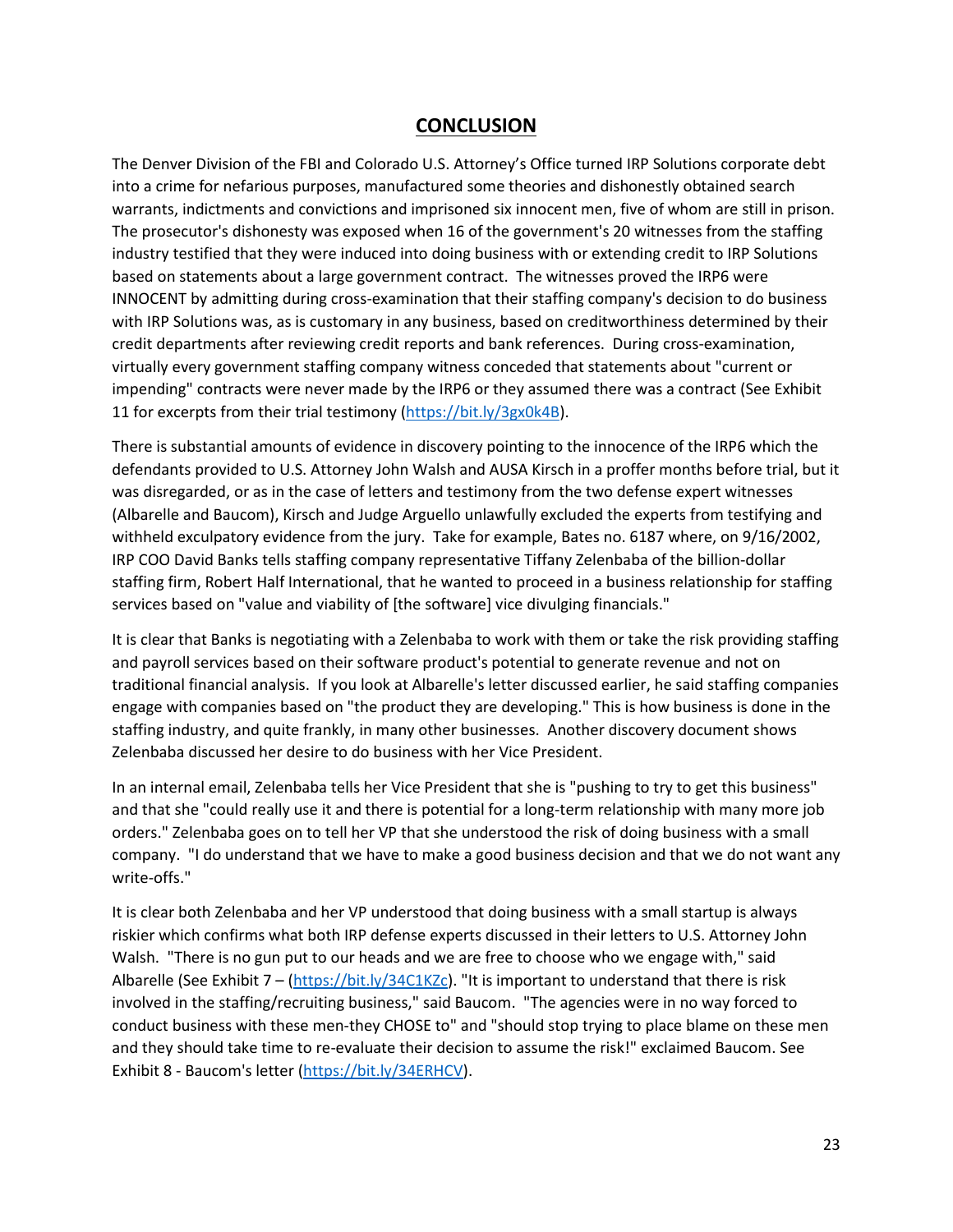Another example worth mentioning from discovery is Bates no. 005785 where Banks states to staffing company representative Ron Brennan that IRP is a software development company that builds criminal investigations software and that IRP was currently working on securing contracts. In addition, Banks said IRP is "negotiating" with the New York City Police Department and Department of Homeland Security.

There are many other examples in discovery where staffing company representative Susan Holland of ETI professionals is reported in an FBI interview that Demetrius Harper told her the company "was planning on marketing their software product to NYPD and DHS" or Bates no. 000643, when defendant David Zirpolo (IRP6) said "We have a great project that we will be looking to wrap up for the New York Police Department and start DHS." In response, the staffing manager (Casey Courneen) told the FBI that "not enough due diligence was done (bates no. 000678).

AUSA Kirsch simply failed to lawfully prove his case during trial because it was illegitimate from the start. A Rule 29(c) motion was filed at the end of the government's case requesting to dismiss the case, but Judge Arguello, who was complicit in the wrongful conviction and imprisonment of the IRP6, denied the motions. Kirsch and Arguello continued engaging in outrageous conduct for the remainder of trial proceedings, including violating a federal discovery statute (Rule 16) and denying the defendants their 6th Amendment Compulsory Process to present a defense and witnesses in their favor, which is also a violation of the 5th Amendment's Due Process Clause. Moreover, Judge Arguello violated the pro se IRP6 defendant's 5th Amendment rights against self-incrimination by coercing them to testify and again violated the 5th Amendment's Due Process Clause by apparently colluding to obstruct justice by concealing/destroying/modifying/denying the defendants the verbatim transcript of Judge Arguello's coercive statements.

With full knowledge of the gross misconduct of Judge Arguello and Kirsch that resulted in a desperately unfair trial of the IRP6, the 10th Circuit circled the wagons to protect them by completely disregarding 10th Circuit and Supreme Court law, even using clairvoyance as a method of determining what the thoughts, intentions and actions of Judge Arguello and the defendants were in absence of the missing transcript related to judicial coercion. Finally, after handing down what Judge Sarokin characterized as "unduly harsh" sentences, Judge Arguello and Kirsch permit the 54-year-old IRP Solutions CEO Gary Walker to return to court with a cockamamie 2255 proceeding where he says he had an epiphany while in prison that he was now guilty because Pastor Banks not only coerced him into committing a crime but also into firing his attorney.

"The United States Attorney is the representative of not an ordinary party to a controversy, but of a sovereignty whose obligation to govern impartially is as compelling as its obligation to govern at all; and whose interest, therefore, in a criminal prosecution is not that it shall win a case, but that justice shall be done. As such, he is in a peculiar and very definite sense the servant of the law, the twofold aim of which is that guilt shall not escape or innocence suffer. He may prosecute with earnestness and vigorindeed, he should do so. But, while he may strike hard blows, he is not at liberty to strike foul ones. It is as much his duty to refrain from improper methods calculated to produce a wrongful conviction as it is to use every legitimate means to bring about a just one." Berger v. United States, 295 U.S. at 88, 79 L Ed 1314, 55 S. Ct. 629.

AUSA Kirsch repeatedly struck foul blows and engaged in improper methods to gain a wrongful conviction of the IRP6 by deceiving and misleading both the grand jury and trial jury and, unfortunately,